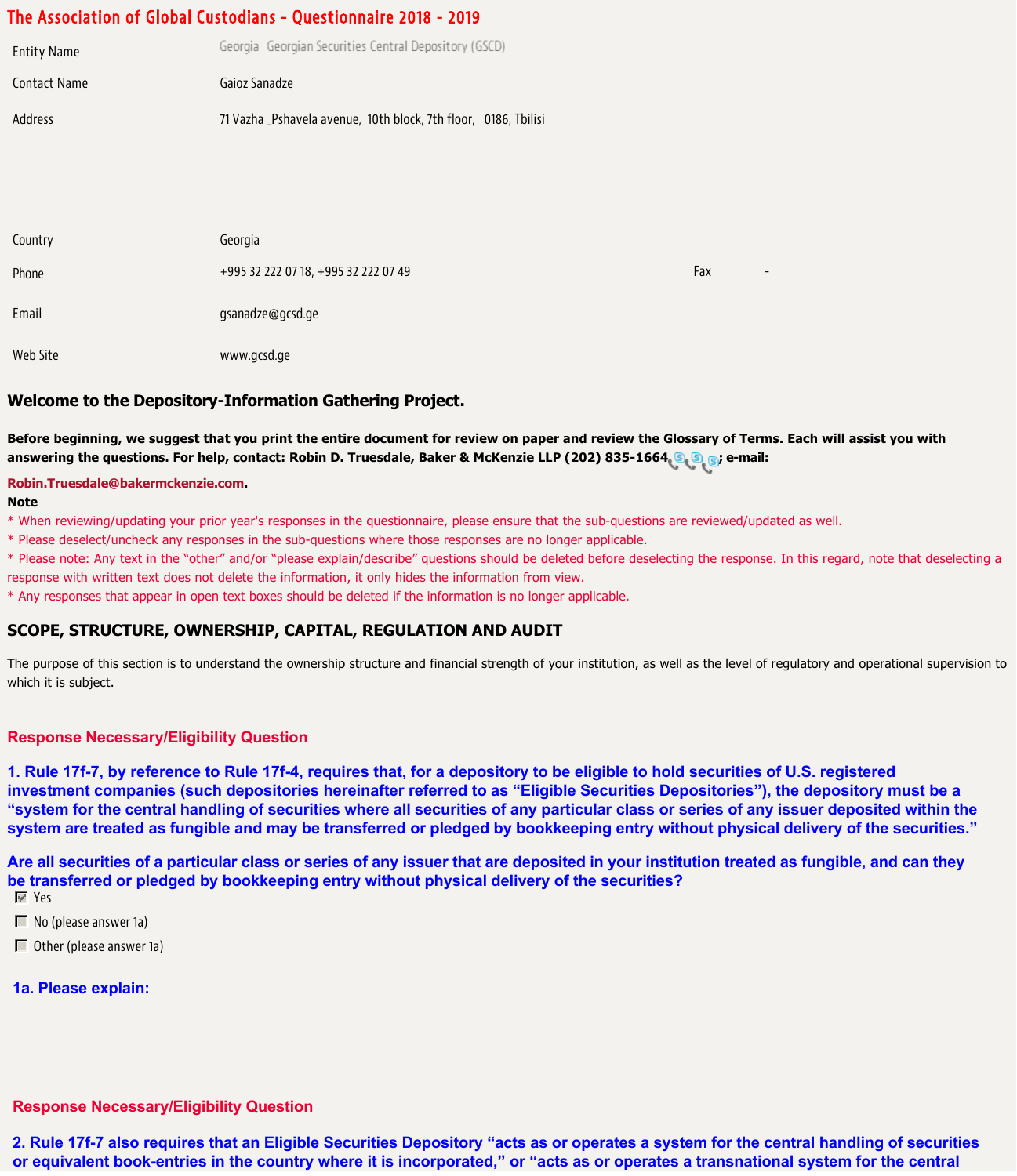#### **handling of securities or equivalent book-entries." Does your institution: (Choose all that apply.)**

- $\overline{M}$  Act as or operate a system for the central handling of securities or equivalent book-entries in the country where it is incorporated? (please answer 2b)
- Act as or operate a transnational system for the central handling of securities or equivalent book-entries? (please answer 2b)
- $\Box$  Act in another capacity with respect to the handling of securities or equivalent book-entries? (please answer 2a)
- $\Box$  Not applicable (please answer 2a)
- $\Box$  Other (please answer 2a)

# **2b. Please specify the types of securities for which you act as or operate a system for the central handling of securities or equivalent book-entries:**

Has capacity to operate such system for dematerialized: a. corporate securities - equity securities - debt securities b. government debt securities. Currently operates the system for only corporate securities.

### **3. What type of legal entity is the institution? (Choose all that apply.)**

- **F** Public Company
- $\nabla$  Private Company
- $\Box$  Central Bank (or part thereof)
- $\Box$  Stock Exchange (or part thereof)
- Other (please answer 3a)

#### **4. Is the institution operated as a "for profit" or a "not for profit" organization?**

- $\blacksquare$  For profit
- $\blacksquare$  Not for profit
- $\Box$  Other (please answer 4a)

#### **5. Please provide the names of the owners and their ownership interest percentages.**

Tbilisi Stock Exchange - 75.01%; Georgian Stock Exchange - 24.64%; Bank of Georgia - 0.074%; TBC Bank - 0.074%; Cartu Bank - 0.074%; VTB Georgia Bank -0.074%.

#### **6. Please answer the following:**

**6a. What is the date of establishment of the depository?** 18/10/1999

**6b. What is the date that the depository's operations began?** 06/03/2000

#### **7. Under what regulation or statute is the depository established and governed?**

1. Georgian Law on Securities Market; 2. NBG Rule on Licensing,Finacial Reporting, Defining of the Minimum Capital and on Services of the Central Securities Depository; 3. The Charter and the Rules of the GSCD.

**7a. Is the regulation or statute electronically available?**  $\mathbb{F}$  Yes (please answer 7b)

 $\Box$  No

**7b. If regulation or statute is electronically available, please supply web address(es) here or upload document(s) in question 7c.** http://www.gcsd.ge/

**7c. Please supply document(s) here:**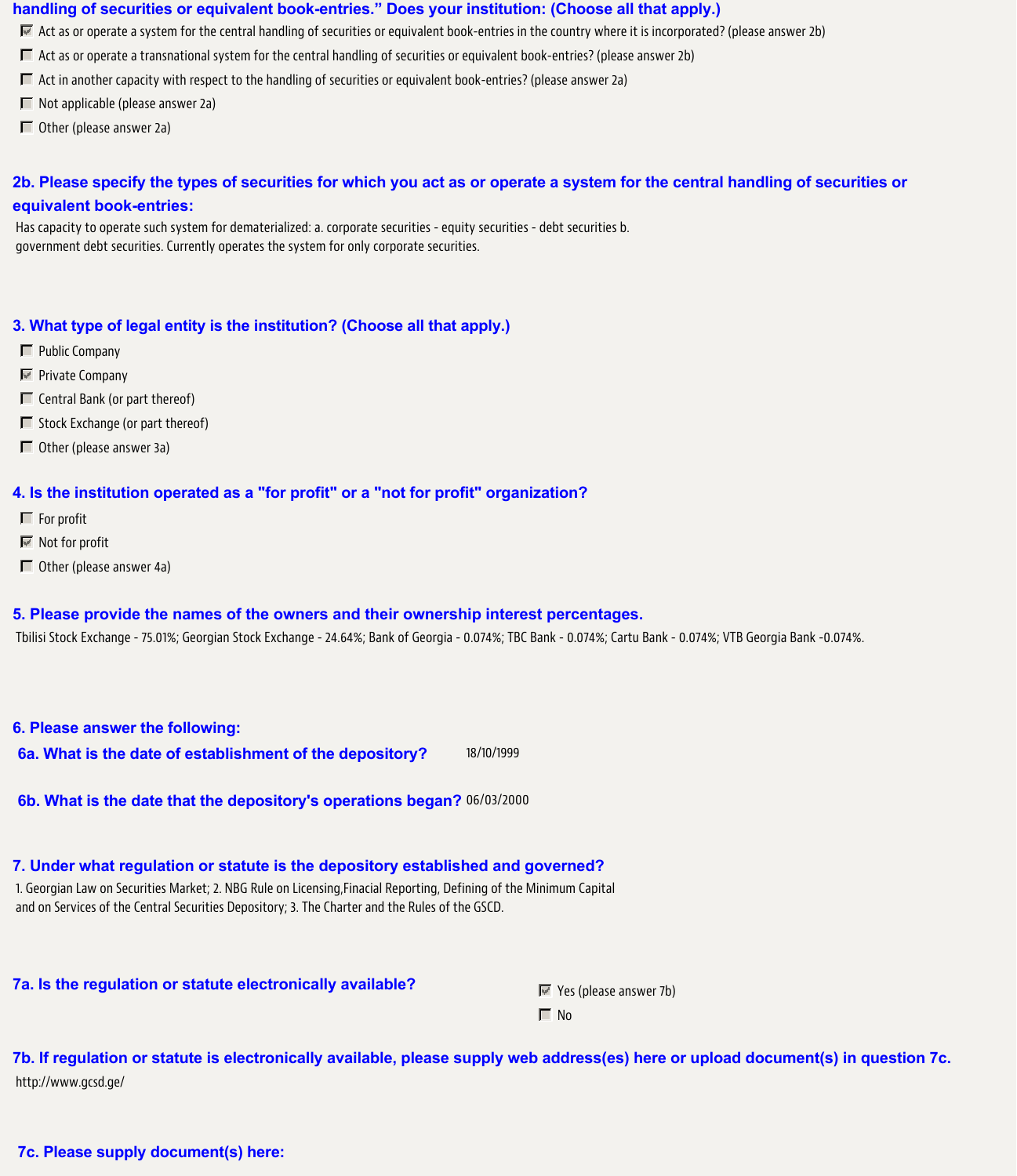# **7d. Please provide details of the structure and composition of your Board together with their industry experience and responsibilities in governing the depository.**

#### **What are the qualifications to become a board member?**

The Supervisory Board consists of three members: One member representing Georgian Stock Exchange (GSE) - Deputy Chairman of the Supervisory Board of GSE, one from Banks - GSE owners (Qartu Bank), one from Brokerege Companies - GCSD members. There are no formal qualification requirements for the board members.

#### **7e. What are the election procedures?**

Standard procedures based on Georgian Legislation.

#### **7f. What is the maximum length of time a board member can serve?**

According GCSD Charter Standard term form for Supervisory Board Members is 4 years. However, there are no restrictions for the second (and further) term elections.

**7g. How are the voting powers distributed amongst the board members (i.e. does each board member have one vote or do certain members have additional voting power)?**

Every SB member has one vote. Decisions of SB are taken by simple majority.

#### **7h. Who is responsible for regulating the board members?**

The Management is supervised by the Supervisory Board (SB). The SB is accountable to the GM of shareholders

#### **Response Necessary/Eligibility Question**

**8. Rule 17f-7 requires that an Eligible Securities Depository "is regulated by a foreign financial regulatory authority as defined under section 2(a)(50) of the Act", with section 2(a)(50) establishing that "'foreign financial regulatory authority' means any (A) foreign securities authority, (B) other governmental body or foreign equivalent of a self-regulatory organization empowered by a foreign government to administer or enforce its laws relating to the regulation of fiduciaries, trusts, commercial lending, insurance, trading in contracts of sale of a commodity for future delivery, or other instruments traded on or subject to the rules of a contract market, board of trade or foreign equivalent, or other financial activities, or (C) membership organization a function of which is to regulate the participation of its members in activities listed above."**

#### **Who regulates the activities of the depository? (Choose all that apply.)**

 $\overline{M}$  A governmental body or regulatory organization empowered to administer or enforce laws related to securities matters.

- A governmental body or self-regulatory organization empowered to administer or enforce laws related to other financial activities.
- $\Box$  A membership organization which regulates the participation of its members in securities matters or other financial activities.
- $\Box$  Other (please answer 8a)

#### **9. Please provide the name of regulatory authority(ies) identified in question 8:**

National Bank of Georgia (NBG) - since 01.12.2009

#### **Response Necessary/Eligibility Question**

**10. Rule 17f-7 requires that an Eligible Securities Depository "is subject to periodic examination by regulatory authorities or independent accountants."**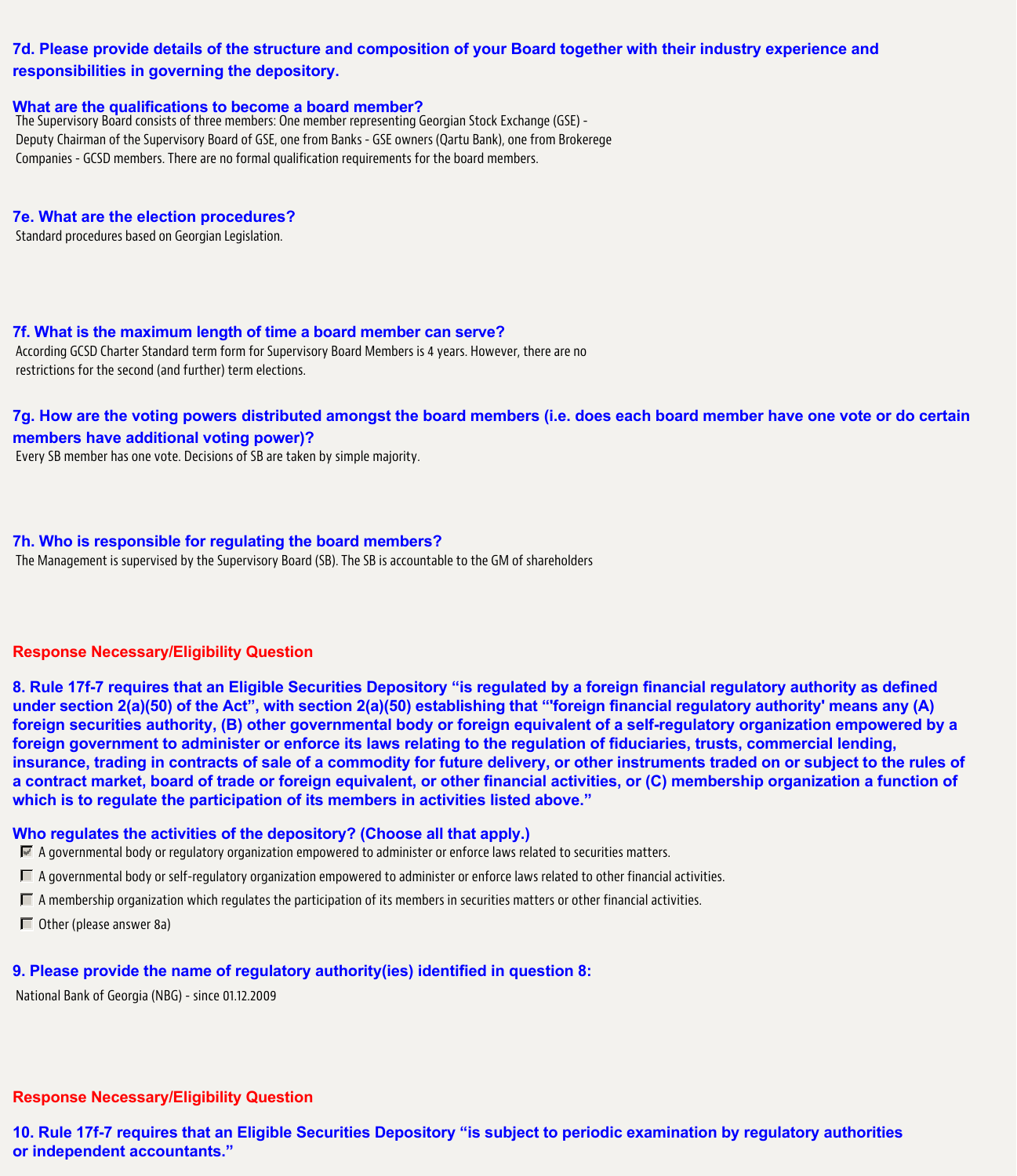#### **Is the depository subject to periodic examination by: (Choose all that apply.)**

- $\overline{\mathbb{F}}$  Regulatory authorities?
- Independent accountants?
- Other (please answer 10a)

**11. What enforcement actions are available to the regulatory authority(ies) for breach of applicable statute or regulatory requirements? (Choose all that apply.)**

**Name of Authority #1 (please answer 11a):** NBG

## **11a.**

- $\overline{\triangledown}$  Fines
- **Restrictions on depository activities.**
- $\Box$  Suspension of depository activities.
- $\blacksquare$  Termination of depository activities.
- $\blacksquare$  Other (please answer 11b)

#### **11b. Please explain:**

Give directions/instructions/time to recover any breach of regulatory requirements.

#### **Name of Authority #2 (please answer 11c):**

### **11c.**

- $\Gamma$  Fines
- $\Box$  Restrictions on depository activities.
- $\Box$  Suspension of depository activities.
- $\Box$  Termination of depository activities.
- $\Box$  Other (please answer 11d)

#### **12. Has there been any use of such enforcement actions in the last three years?**

- Yes (please answer 12a)
- $\nabla$  No
- Other (please answer 12a)

## **Capital**

#### **13. Are annual financial statements publicly disclosed?**

- Yes (please answer 13a)
- $\blacksquare$  No (please answer 13e)
- Other (please answer 13h)

#### **13a. If yes, the AGC requests a copy of the institution's annual report. Is the annual report available electronically?**

Yes (please answer 13b)

No (if no, please send a copy of the annual report to the Washington office of Baker & McKenzie, 815 Connecticut Ave., NW,Washington, DC

■ 20006, Attn: Robin Truesdale)

# **13b. If yes, please upload the document(s) here or insert web link(s) in question 13d:**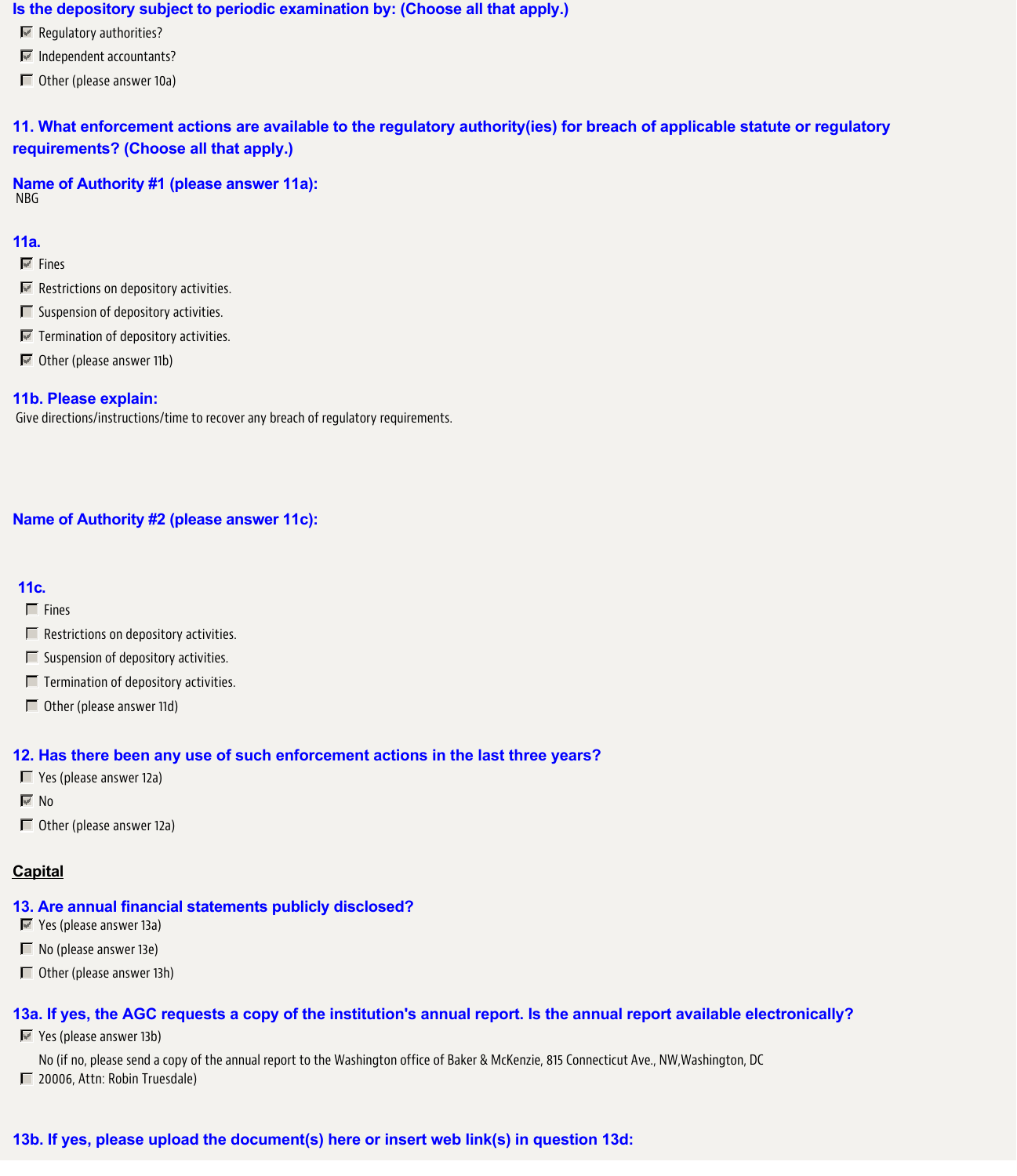### **13c. If more than one document for 13b, please upload the additional document here:**

# **13d. Please insert web link(s) for 13b here:**

http://www.gcsd.ge/

### **Internal Audit**

### **14. Is an internal audit undertaken in your depository?**

- Yes (please answer 14a)
- No (please proceed to 15)

**14a. If yes, what areas does the audit cover (financials, operations, etc.) and which department in your depository handles it?** Operations and compliance with rules & regulations. Internal Audit Department.

| 14b. Please list the date of your last internal audit: | 25/12/2017 |    |            |
|--------------------------------------------------------|------------|----|------------|
| Please list the period that the audit covered:         | 01/01/2017 | to | 31/12/2017 |

#### **14c. How frequently does the internal audit occur? (Choose one.)**

- $\Box$  Two or more times a year (please answer 14e)
- Annually (please answer 14e)
- $\Box$  Less than annually (please answer 14d)

#### **14e. Are the results of the internal audit publicly available?**

- Yes
- $\overline{\triangledown}$  No

# **14f. Please select the statement that most accurately characterizes the results of the last internal audit: (Choose one.)**

- $\blacksquare$  No material exceptions found.
- $\Box$  Minor exceptions found. (please answer 14q)
- $\Box$  Material exceptions found. (please answer 14g)

# **15. Is a financial audit performed by an Audit Firm, Regulatory Authority, or other external party?**

- Yes (please answer 15a)
- No (please proceed to 16)

**15a. If yes, please state the name(s) of the entity(ies) who perform the financial audit.** RSM Georgia LLC

**15b. Please list the date of your last financial audit performed by an Audit Firm, Regulatory Authority, or other external party:** 01/03/2018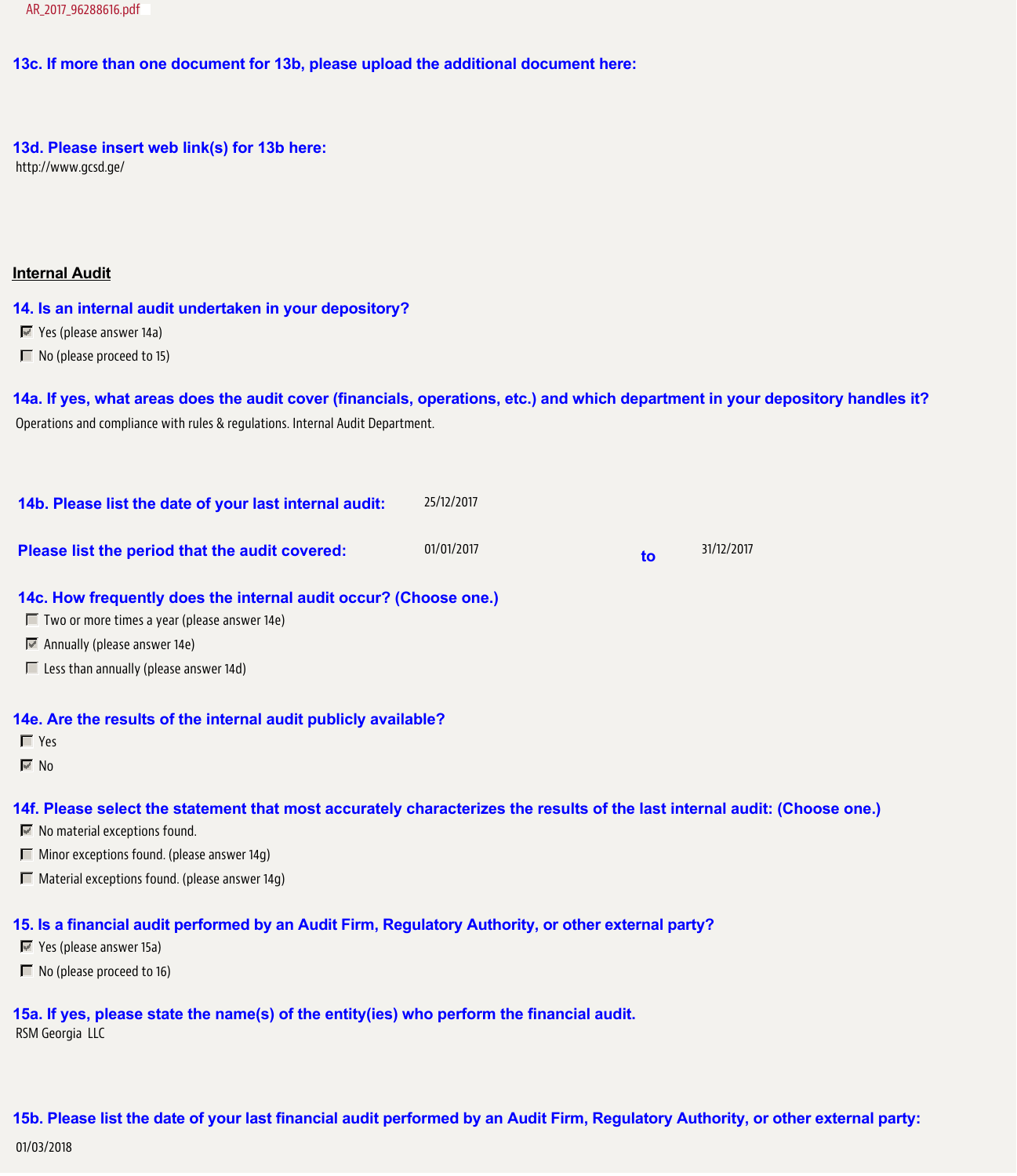#### **15c. Please list the period that the audit covered:**

01/01/2017 **to** 31/12/2018

### **15d. How frequently does the financial audit occur? (Choose one.)**

 $\blacksquare$  Two or more times a year (please answer 15f)

- $\blacksquare$  Annually (please answer 15f)
- $\Box$  Less than annually (please answer 15e)

#### **15f. Are the results of the financial audit publicly available?**

Yes

 $\Box$  No

#### **15g. Please select the statement that most accurately characterizes the results of the last financial audit: (Choose one.)**

- $\blacksquare$  No material exceptions found.
- **Minor exceptions found. (please answer 15h)**
- $\Box$  Material exceptions found. (please answer 15h)

# **16. Is an operational audit performed by an Audit Firm, Regulatory Authority, or other external party?**

- Yes (please answer 16a)
- $\overline{\mathbb{M}}$  No (please proceed to 17)

#### **PARTICIPANTS AND PARTICIPATION**

*The purpose of this section is to understand issues relating to participation in the depository, including eligibility requirements, conditions of participation, and supervision of participants.*

#### **17. What types of entities are eligible to become participants and how many of each type are there currently? (Choose all that apply.)**

- $\blacksquare$  Banks (please answer 17a)
- Brokers (please answer 17e)
- $\Box$  Individuals (please answer 17i)
- $\blacksquare$  Foreign Institutions (please answer 17m)
- $\Box$  Other entities (please answer 17q)
- $\blacksquare$  Not applicable

#### **17a. How many Bank participants are there currently? (then please answer 17b)**

One

# **17b. Please select the features included in the eligibility requirements for Banks. (Choose all that apply.)**

- $\Box$  Financial Thresholds (please answer 17c)
- $\Box$  Regulatory Oversight (please answer 17c)
- **Market Experience (please answer 17c)**
- Other (please answer 17d)

# **17d. Please explain:**

To have banking license according Georgian legislation or respective foreign legislation (for foreign banks)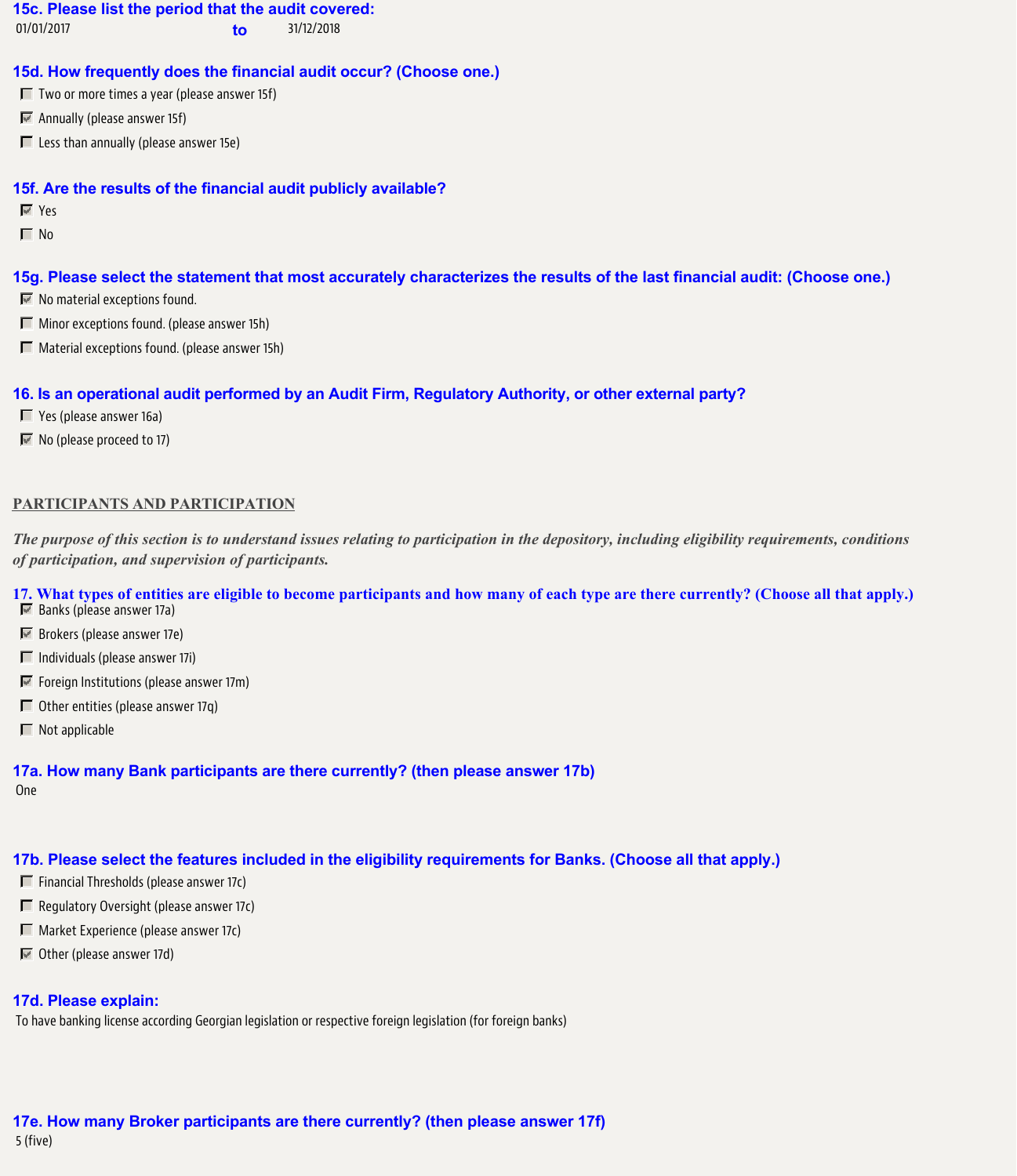### **17f. Please select the features included in the eligibility requirements for Brokers. (Choose all that apply.)**

- $\Box$  Financial Thresholds (please answer 17q)
- $\Box$  Regulatory Oversight (please answer 17g)
- $\Box$  Market Experience (please answer 17q)
- $\blacksquare$  Other (please answer 17h)

### **17h. If other, please explain:**

To have license for brokerage activities according the Georgian legislation and respective foreign legislation (for foreign brokerage companies/investment firms).

**17m. How many Foreign Institution participants are there currently?** None

#### **17n. Please select the features included in the eligibility requirements for Foreign Institution participants. (Choose all that apply.)**

- $\Box$  Financial Thresholds (please answer 170)
- $\Box$  Regulatory Oversight (please answer 170)
- Market Experience (please answer 17o)
- $\overline{\mathbb{M}}$  Other (please answer 17p)

#### **17p. If other, please explain:**

To be a financial institution duly licensed by the respective Regulatory authority of an eligible country. . 'Eligible countries': countries included by the Georgian Government into the 'List of Developed Countries'.

#### **17r. Indicate how many "Other entities" are currently participants?**

# **17s. Please select the features included in the eligibility requirements for the participants referred to above as "Other entities". (Choose all that apply.)**

- $\Box$  Financial Thresholds (please answer 17t)
- Regulatory Oversight (please answer 17t)
- Market Experience (please answer 17t)
- $\blacksquare$  Other (please answer 17u)

#### **17u. If other, please explain:**

Respective License for the regulated participants.

### **18. Are participants required to contribute capital to the depository that would result in ownership of the depository?**

- Yes (please answer 18a)
- $\overline{\triangledown}$  No
- $\blacksquare$  Not applicable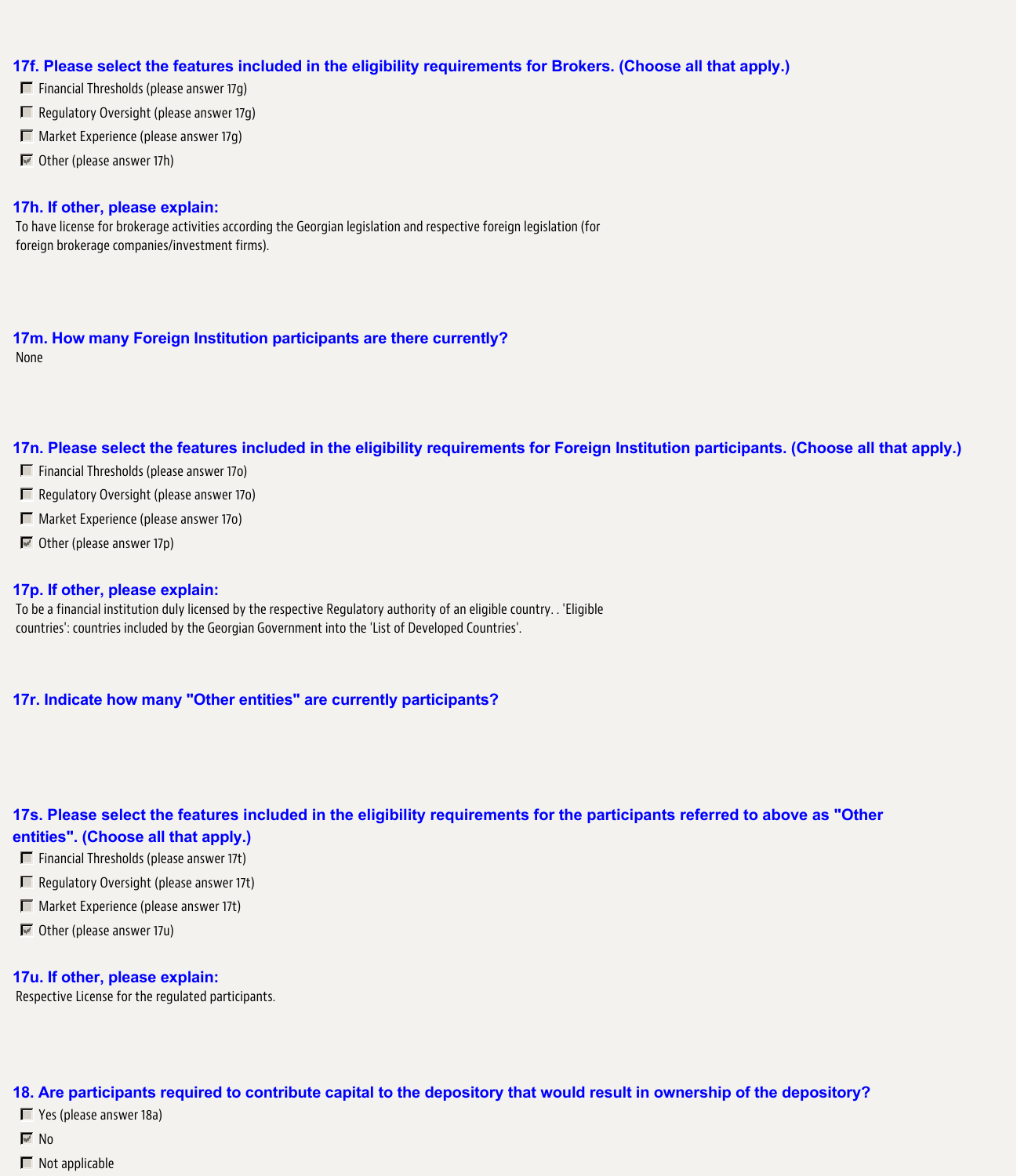# **19. Are prospective participants subject to an initial review and approval process regarding compliance with eligibility requirements?**

- Yes
- $\Box$  No
- $\blacksquare$  Not applicable
- Other (please answer 19a)

# **Conditions of Participation**

# **20. What governs the relationship between the depository and the participants? (Choose all that apply.)**

- $\blacksquare$  Relevant law and regulation Standard participation contract
- $\blacksquare$  Established terms and conditions of participation  $\blacksquare$  Bye-laws of the depository
- $\nabla$  Rules of the depository  $\Box$  Other (please answer 20a)
- $\blacksquare$  Not applicable

# **Response Necessary/Eligibility Question**

**21. Rule 17f-7 requires that an Eligible Securities Depository "holds assets for the custodian that participates in the system on behalf of the Fund under safekeeping conditions no less favorable that the conditions that apply to other participants."**

**Please confirm that assets of foreign investors held by custodians as participants in the depository are held under safekeeping conditions no less favorable than the conditions that apply to other participants.**

- Yes (please answer 21b)
- $\Box$  No (please answer 21a)
- $\Box$  Not applicable (please answer 21a)
- Other (please answer 21a)

**21b. Please confirm the basis for the arrangements in place to ensure that the assets you hold for custodians receive the same level of safekeeping protection as the assets held for other categories of participants. (Choose all that apply.)**

- $\blacksquare$  Relevant Law and Regulation (please answer 21d)
- $\blacksquare$  Standard participation contract (please answer 21d)
- $\Box$  Established terms and conditions of participation (please answer 21d)
- $\overline{\mathbb{F}}$  By-laws of the depository (please answer 21d)
- **Rules of the depository (please answer 21d)**
- $\Box$  Other (please answer 21c)

# **21d. For each item in Question 21b that you checked, please briefly supply references or citations to the law(s), regulation(s), or depository rule(s), participation condition(s), or participant contract provision(s), as applicable.**

1. Georgian Law on Securities Market, Article 38, paragraph 3.b:"Rules of the Central depository shall ensure fair and non-discriminatory treatment of all Members and Membership candidates." 2. Rule on Members of the Georgian Securities Central Depository: "Article 3.1.1. A member of the Depository shall have the right to require the Depository to set fair, reasonable and non-discriminatory rules for its members" 3. Membership Agreement: "Article 3.1.2. The Depository shall provide equal service conditions to the Depository's participants in compliance with the Service Agreement." "Article 3.1.4. The Depository shall set fair and non-discriminating rules for its participants and applicants" Article 4.2.1. the participant shall be authorized to require the Depository to establish fair, reasonable and nondiscriminating rules for the participants and applicants.

# **22. How does the depository notify participants of material changes to the conditions of participation? (Choose all that apply.)**

- $\overline{\blacksquare}$  By e-mail
- $\Box$  By telephone
- $\overline{\mathbb{F}}$  By public announcement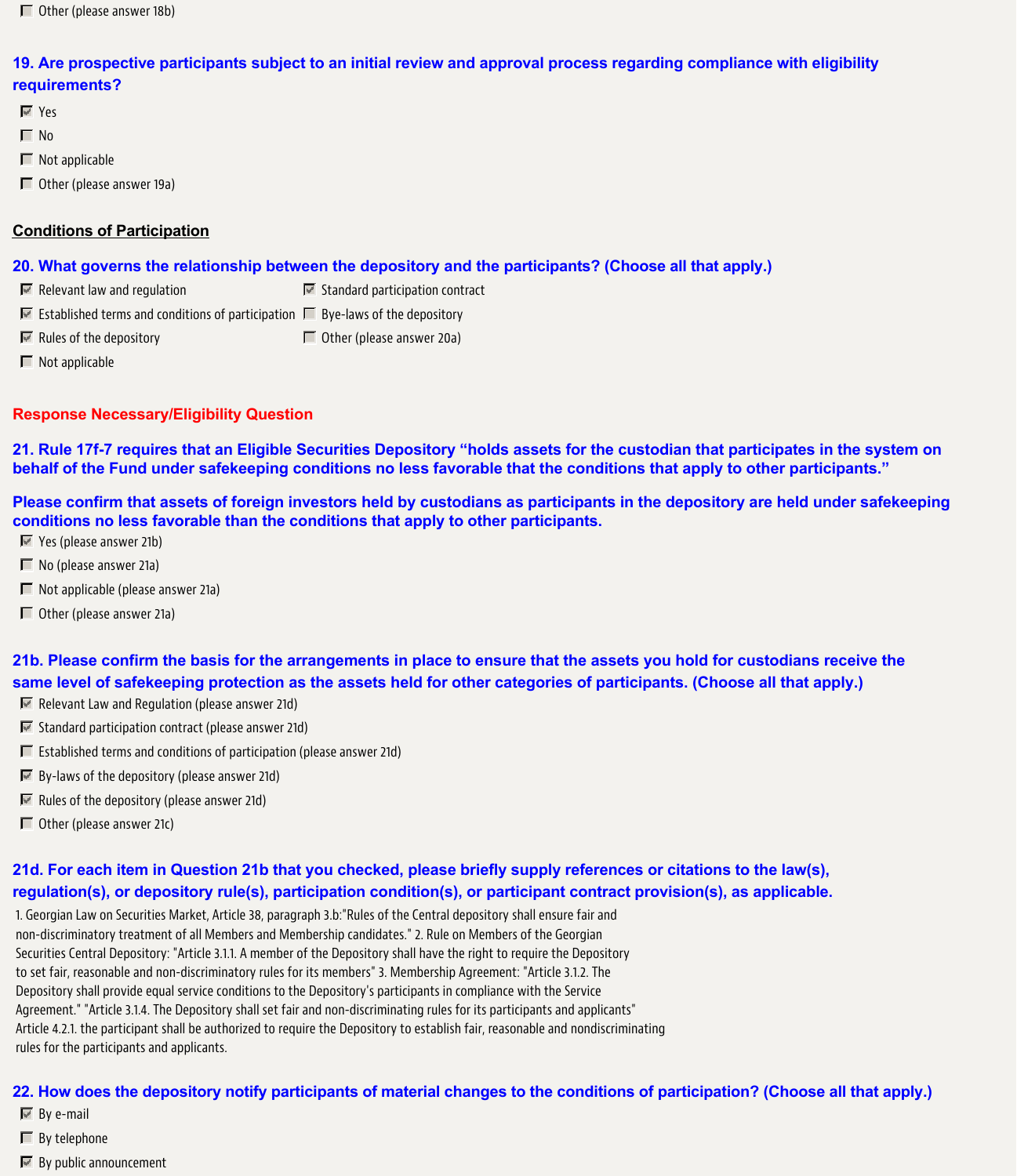- $\Box$  By press release
- Other (please answer 22a)
- $\blacksquare$  Not applicable

# **Governance of Participants**

- **23. Who enforces compliance with the depository's conditions of participation? (Choose all that apply.)**
- $\overline{\mathbf{v}}$  The depository
- $\blacksquare$  The exchange
- $\blacksquare$  The depository's regulator
- Other (please answer 23a)
- $\blacksquare$  Not applicable

# **23a. Please explain:**

# **24. What enforcement actions are available to the enforcement authority? (Choose all that apply.)**

- $\nabla$  Fines
- **Restrictions on participation**
- $\blacksquare$  Suspension of participation
- $\blacksquare$  Termination of participation
- Other (please answer 24a)
- $\Box$  Not applicable

# **25. Has there been any such enforcement actions in the last three years?**

- Yes (please answer 25a)
- G No
- $\bigcap$  Not applicable
- Other (please answer 25b)

# **DEPOSITORY FUNCTIONALITY AND SERVICES; USE OF AGENTS**

*Certain functionalities and services reduce risk to an investor if provided in an efficient manner. The purpose of this section is to identify those functionalities that may potentially be offered by depositories and clearing systems around the world, and ascertain whether they are offered by your institution.*

# **26. For which of the following security types do you serve as a depository or clearing system? (Choose all that apply.)**

- Government securities
- $\overline{\mathbb{F}}$  Equities
- $\blacksquare$  Corporate bonds
- $\blacksquare$  Corporate money market instruments
- Others (please answer 26a)
- $\blacksquare$  Not applicable

**27. Is the use of the depository in your market compulsory by law or compulsory by market practice for the settlement or safekeeping of all instrument types in your market (e.g. equities, government securities, corporate bonds, money market instruments, warrants, derivatives etc). (Choose all that apply.)**  $\Box$  Yes by law for settlement of all instrument types (please answer 27a)

- $\Box$  Yes by law for safekeeping of all instrument types (please answer 27b)
- $\blacksquare$  Yes by market practice for settlement of all instrument types (please answer 27a)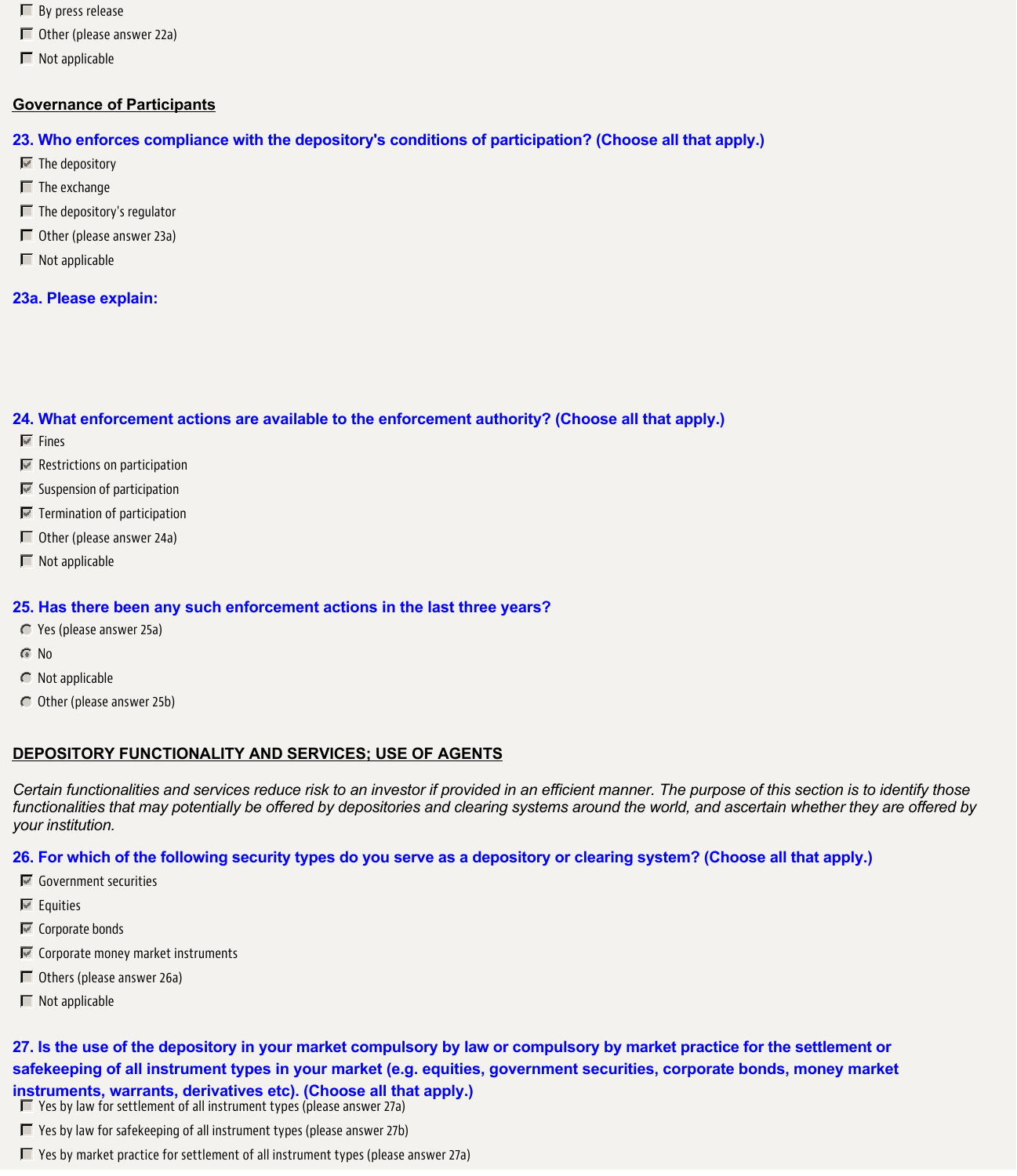- $\Box$  Yes by market practice for safekeeping of all instrument types (please answer 27b)
- $\Box$  Yes by law for settlement, but not for all instrument types (please answer 27a)
- $\Box$  Yes by law for safekeeping, but not for all instrument types (please answer 27b)
- $\blacksquare$  Yes by market practice for settlement, but not for all instrument types (please answer 27a)
- $\blacksquare$  Yes by market practice for safekeeping, but not for all instrument types (please answer 27b)
- $\blacksquare$  Neither/other (please answer 27c)

# **27c. If neither/other, please explain:**

Use of the depository is compulsory according the Georgian Stock Exchange (GSE) and Tbilisi Stock Exchange (TSE) rules for safekeeping and settlement of the securities traded at GSE&TSE.

# **28. Settlement and Safekeeping Percentages**

**28a. Please list by instrument type the percentage of the total market in your jurisdiction (either volume or value) settled within your institution, exclusive of your links with third parties.** About 5% for equities; 0 for other instruments.

**28b. Please list by instrument type the percentage of the total market in your jurisdiction (either volume or value) held in safekeeping within your institution.** Not available.

**29. Are there any activities performed by a third party on behalf of the depository for the depository participants (e.g., vaulting of physical securities, registration, entitlement processing, etc.)?**

Yes (please answer 29a)

 $\overline{M}$  No

- $\blacksquare$  Not applicable
- Other (please answer 29i)

# **30. Has any participant suffered any losses in the past three years due to the depository's performance?**

- Yes (please answer 30a)
- $\nabla$  No
- $\blacksquare$  Not applicable
- Other (please answer 30m)

**30c. Corporate Action. Please specify total loss in USD:**

- **30e. Settlement Process Securities. Please specify total loss in USD:**
- **30g. Settlement Process Cash. Please specify total loss in USD:**
- **30i. System Outage. Please specify total loss in USD:**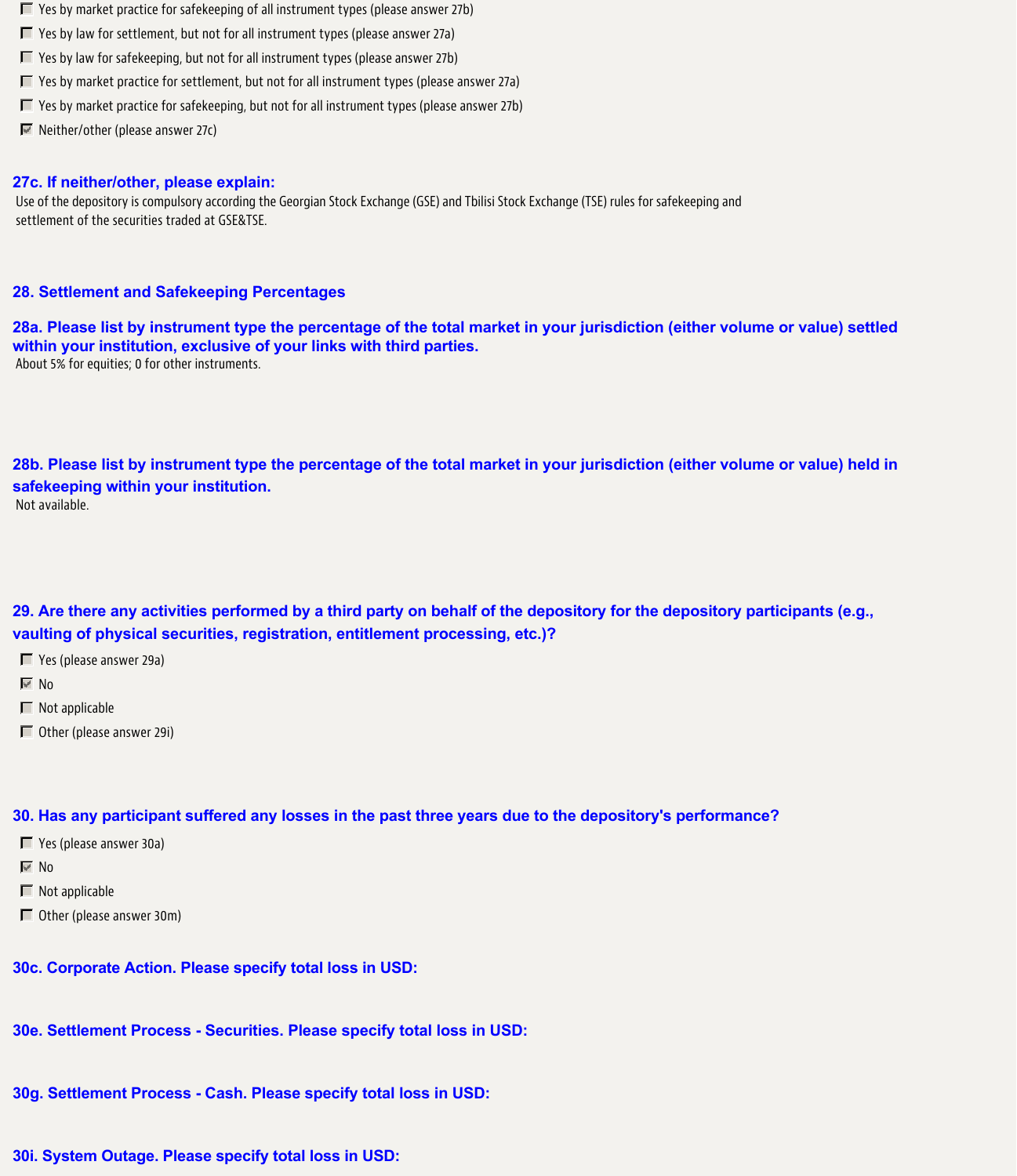**30k. For Other, please specify number of instances:**

**30l. For Other, please specify total loss in USD:**

**30m. If other, please explain:**

### **Other Services**

**31. Who accepts cash deposits (or makes payment credit accommodations) for depository transactions? (Choose all that apply.)** Depository

- $\Box$  Central Bank
- $\overline{\mathbb{F}}$  Banks appointed by depository (please answer 31a)
- $\Box$  Neither/others (e.g. credit lines used please answer 31b)
- $\Box$  Not applicable

#### **31a. Please name banks:**

TBC Bank; Bank of Georgia; Cartu Bank; VTB Georgia.

### **32. Who processes cash clearing (or draws on credit lines, if applicable) for depository transactions? (Choose all that apply.)**

- $\nabla$  Depository
- $\Box$  Central Bank
- $\Box$  Banks appointed by depository (please answer 32a)
- $\Box$  Neither/others (please answer 32b)
- $\blacksquare$  Not applicable

## **33. Who controls the movement of cash for cash deposits (or draws on credit lines, if applicable)? (Choose all that apply.)**

- $\nabla$  Depository
- $\overline{\blacksquare}$  Central Bank
- $\Box$  Banks appointed by depository (please answer 33a)
- $\Box$  Neither/others (please answer 33b)
- $\blacksquare$  Not applicable

#### **34. Who controls the movement of cash for cash clearing (or for draws on credit lines, if applicable)? (Choose all that apply.)**

- $\nabla$  Depository
- $\Box$  Central Bank
- $\Box$  Banks appointed by depository. (please answer 34a)
- $\Box$  Neither/others (please answer 34b)
- $\Box$  Not applicable

### **35. Please indicate services you provide. (Choose all that apply.)**

- $\triangledown$  Information in advance on corporate (annual or special) meetings in order that owners can vote.
- $\Box$  Tax assistance where foreign holders may be entitled to tax relief at source or through a claim.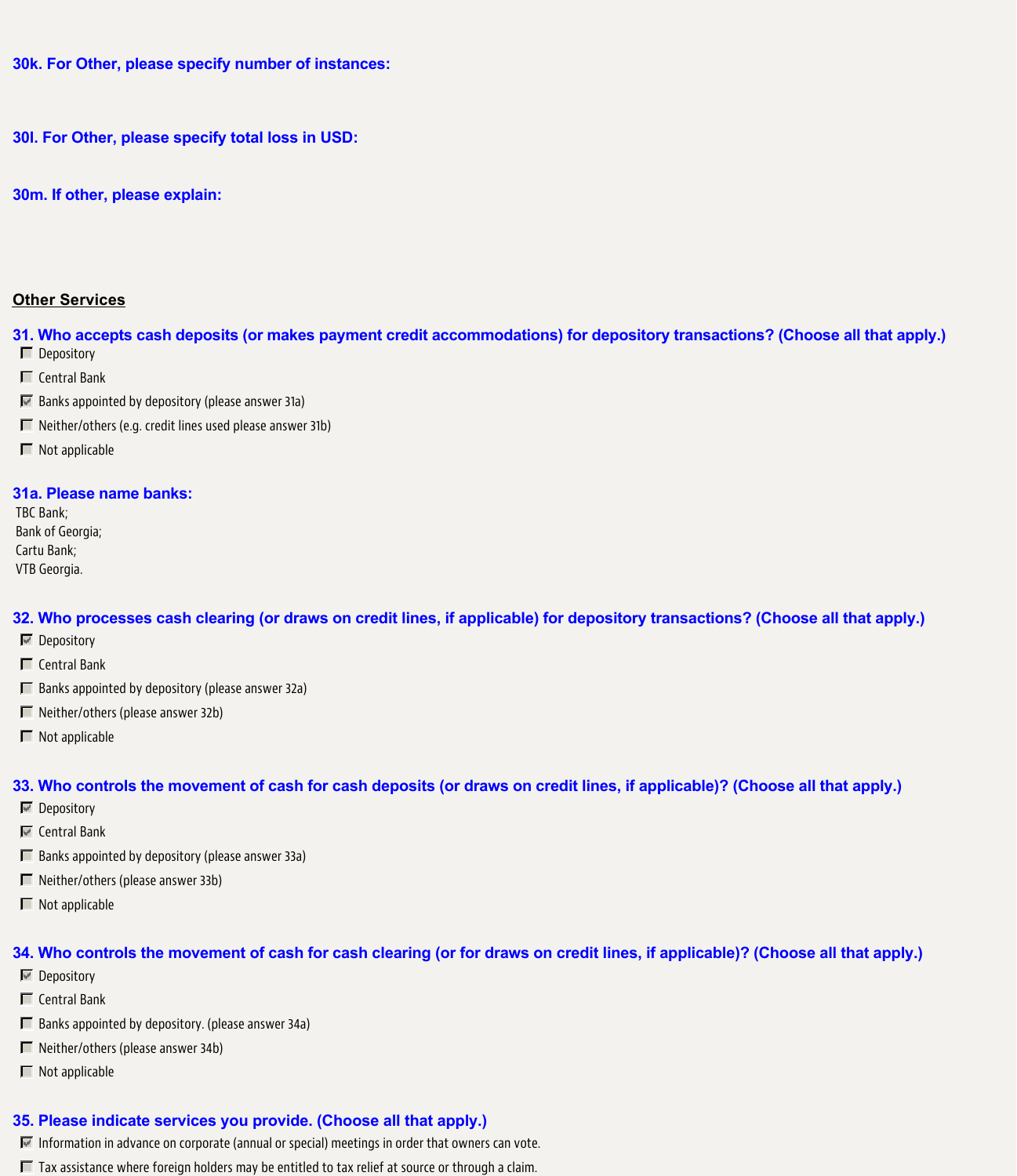$\Box$  In order to avoid fails, an automatic securities lending facility - if requested - is provided for. (please answer 35a)

П

Collateral handling in support of activities including securities lending, overdraft coverage, cash management, repurchase agreements, etc. Please provide details. (please answer 35c)

 $\Box$  Same day turnaround settlements.

 $\blacksquare$  Information on distribution of new issues (IPO, Privatization).

Other (please answer 35d)

 $\Box$  Not applicable

# **36. What procedures are in place for the processing of corporate action entitlements? (Choose all that apply.)**

- $\Box$  Credited to the securities account on the day indicated below regardless of whether actually collected by the depository on the scheduled date. (please answer 36a)
- $\blacksquare$  Credited to the securities account upon actual receipt by the depository.
- $\Box$  Corporate action entitlements are handled by an entity separate from the depository. (please answer 36c)
- $\blacksquare$  Not applicable
- Other (please answer 36d)

# **37. What procedures are in place for the processing of interest and dividends?(Choose all that apply.)**

- $\Box$  Credited to the cash account on the day indicated below regardless of whether actually collected by the depository on the scheduled date. (please answer 37a)
- $\blacksquare$  Credited to the cash account upon actual receipt by the depository.
- $\Box$  Income and dividend collection is handled by an entity separate from the depository. (please answer 37c)
- $\blacksquare$  Not applicable
- Other (please answer 37d)

# **Linkages With Other Central Securities Depositories (CSD) or International Central Securities Depositories (ICSD)**

**38. Please list all depositories or settlement systems to which you have an electronic link.** None

# **39. Are procedures and controls (firewalls) in place to avoid systemic collapse or contamination if one of the linked entities should experience business interruptions for whatever reason?**

- Yes (please answer 39a)
- $\blacksquare$  No (please answer 39a)
- Other (please answer 39a)
- $\blacksquare$  Not applicable

# **40. Has a business interruption recovery plan been developed in the event the linkages should become inoperable for any reason?**

- $\blacksquare$  Yes  $\blacksquare$  No (please answer 40a)
- $\Box$  Other (please answer 40a)  $\Box$  Not applicable

# **ACCOUNT STRUCTURES AND RECORDKEEPING**

*The purpose of this section is to identify the nature of accounts; the naming convention is employed, the level of segregation achieved, accessibility in the event of bankruptcy and the frequency of reporting generated from them.*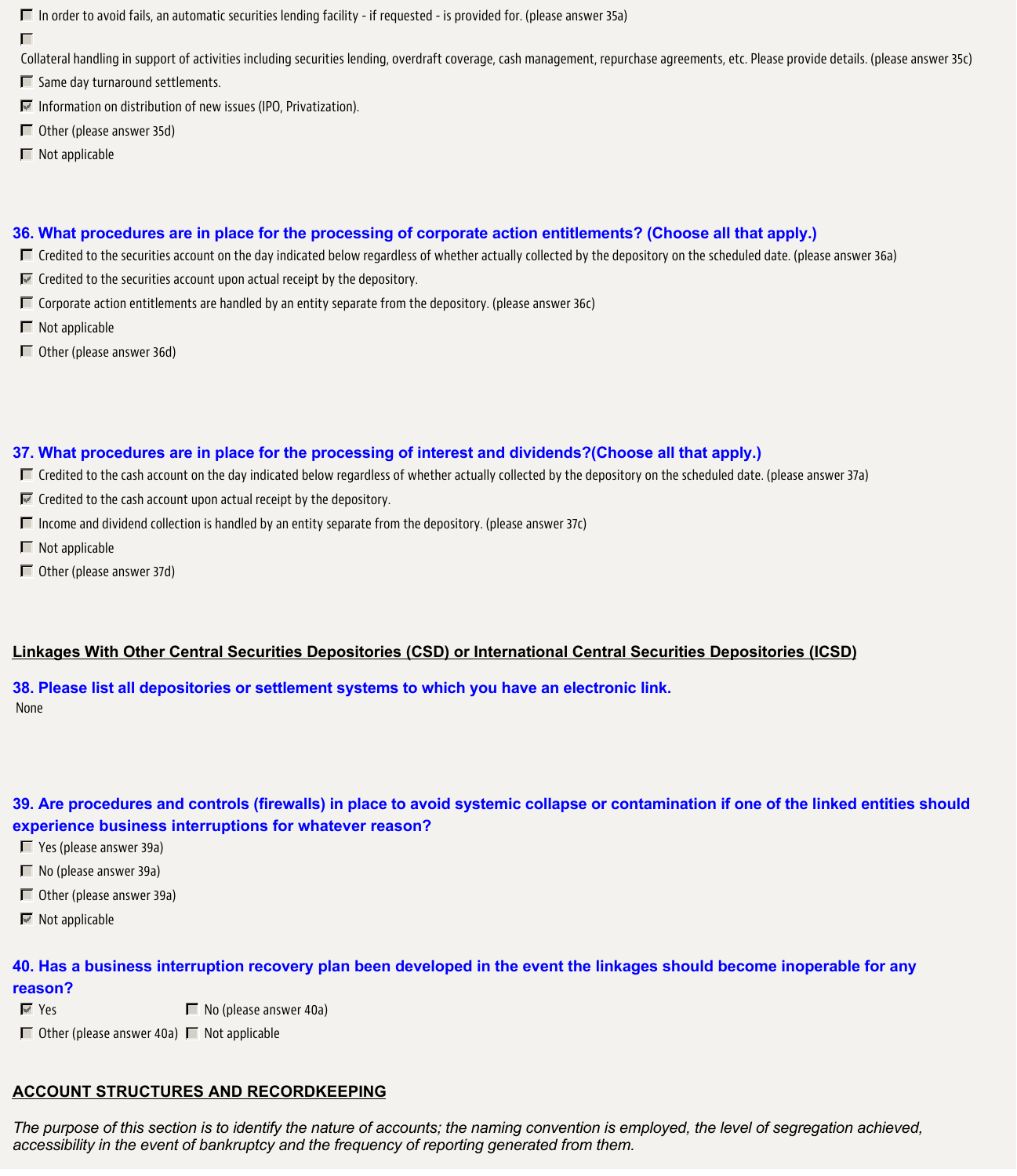#### **41. Are participants permitted to maintain more than one account at the depository?**

- $\blacktriangleright$  Yes (please answer 41a)
- $\Gamma$  No
- $\Box$  Not applicable
- Other (please answer 41d)

### **41a. If yes, please indicate number: (Choose one.)**

- $\blacksquare$  An unlimited number of accounts.
- $\Box$  More than one account (please answer 41b and indicate how many)
- $\Box$  Other (e.g. subaccounts) (please answer 41c)

## **42. Are participants required/permitted to segregate assets held for their own benefit from those they hold for their clients?**

- Yes (please answer 42a)
- $\Box$  No
- $\blacksquare$  Not applicable
- Other (please answer 42d)

## **42a. If yes, is segregation required or simply permitted?**

- $\blacksquare$  Required (please answer 42b)
- $\Box$  Permitted (please answer 42b)
- Other (please answer 42e)

## **42b. How does segregation occur? (Choose all that apply.)**

- $\blacksquare$  By separately designated participant accounts.
- $\Box$  By sub-accounts within a single participant account.
- $\blacksquare$  By separately designated beneficial owner accounts.
- Other e.g. share registration (please answer 42c)

## **43. Does the depository permit its participants to open accounts in the participant's own nominee name(s)?**

- Yes (please answer 43a)
- $\Box$  No
- Other (please answer 43b)
- $\Box$  Not applicable

# **43a. If yes, do laws exist, which define as well as protect the rights of beneficial owners with respect to securities registered in nominee name?**

- Yes
- $\Box$  No

**44. In the event a participant's single or main account is blocked for any reason (e.g., insolvency, penalties, violations, liens), would securities held in any account or accounts on behalf of the participant's clients be accessible:**

## **44a. By the participant's clients?**

- $\blacktriangleright$  Yes (please answer 44b)
- $\Box$  No
- $\Box$  Not applicable
- Other (please answer 44c)

# **44b. If yes, please describe briefly how clients of participants would access their securities and whether there would be any delay in their ability to do so:**

There are following designated (separate) accounts of any participant: • One Proprietary account; and • Unlimited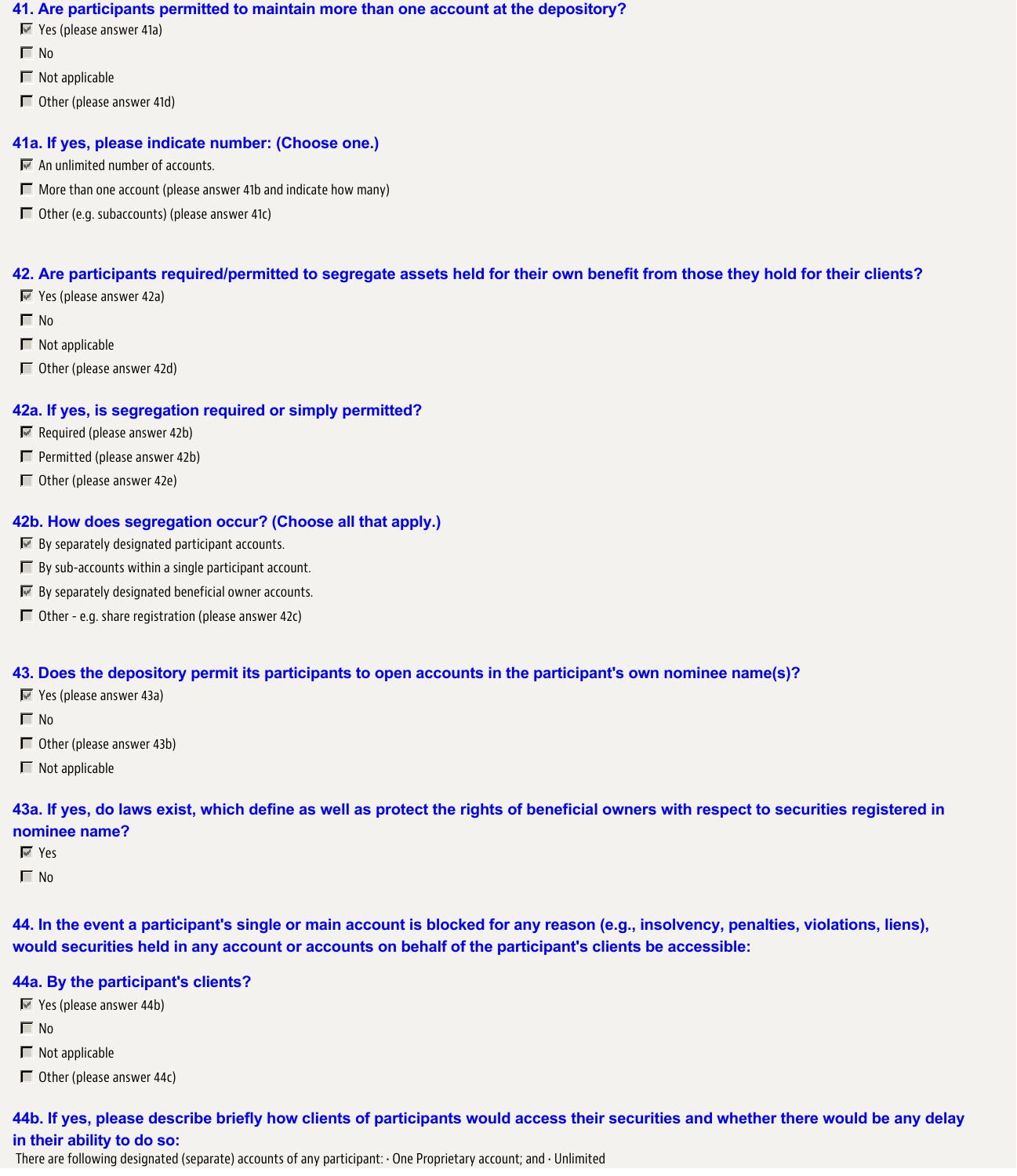number of Broker-Client accounts (segregated or omnibus). The Broker-Client accounts could not be blocked in case of insolvency, penalties, violations or liens in regard of a participant.

### **44d. By the intervening authorities controlling insolvency or other proceedings?**

- Yes (please answer 44e)
- $\nabla$  No
- $\blacksquare$  Not applicable
- Other (please answer 44f)

### **44g. By the participant's creditors?**

- Yes (please answer 44h)
- $\overline{V}$  No
- $\blacksquare$  Not applicable
- $\Box$  Other (please answer 44i)

## **44j. By the depository's creditors?**

- $\Box$  Yes (please answer 44k)
- $\overline{V}$  No
- $\Box$  Not applicable
- Other (please answer 44l)

# **45. In what form does the depository maintain records identifying the assets of each participant? (Choose all that apply. Please refer to "Help" for clarification.)**

- $\blacksquare$  Computer file (please answer 45b)
- $\blacksquare$  Microfiche (please answer 45b)
- $\Box$  Hard copy (please answer 45b)
- $\Box$  Computer tape (please answer 45b)
- $\Box$  Other (please answer 45a)

## **45b. In which format is the source data maintained?**

MS SQL database.

#### **Response Necessary/Eligibility Question**

**46. Rule 17f-7 requires that an Eligible Securities Depository "provides periodic reports to its participants with respect to its safekeeping of assets, including notices of transfers to or from any participant's account."**

# **Does the depository make available periodic safekeeping reports to participants, including notices of transfers to or from the participant's account?**

- **Yes (please answer 46b)**
- $\Box$  No (please answer 46a and then proceed to 48)
- Other (please answer 46a)

#### **46b. If yes, please indicate the scheduled frequency: (Choose one.)**

- $\Box$  Daily
- Weekly
- **Monthly**
- $\Box$  Quarterly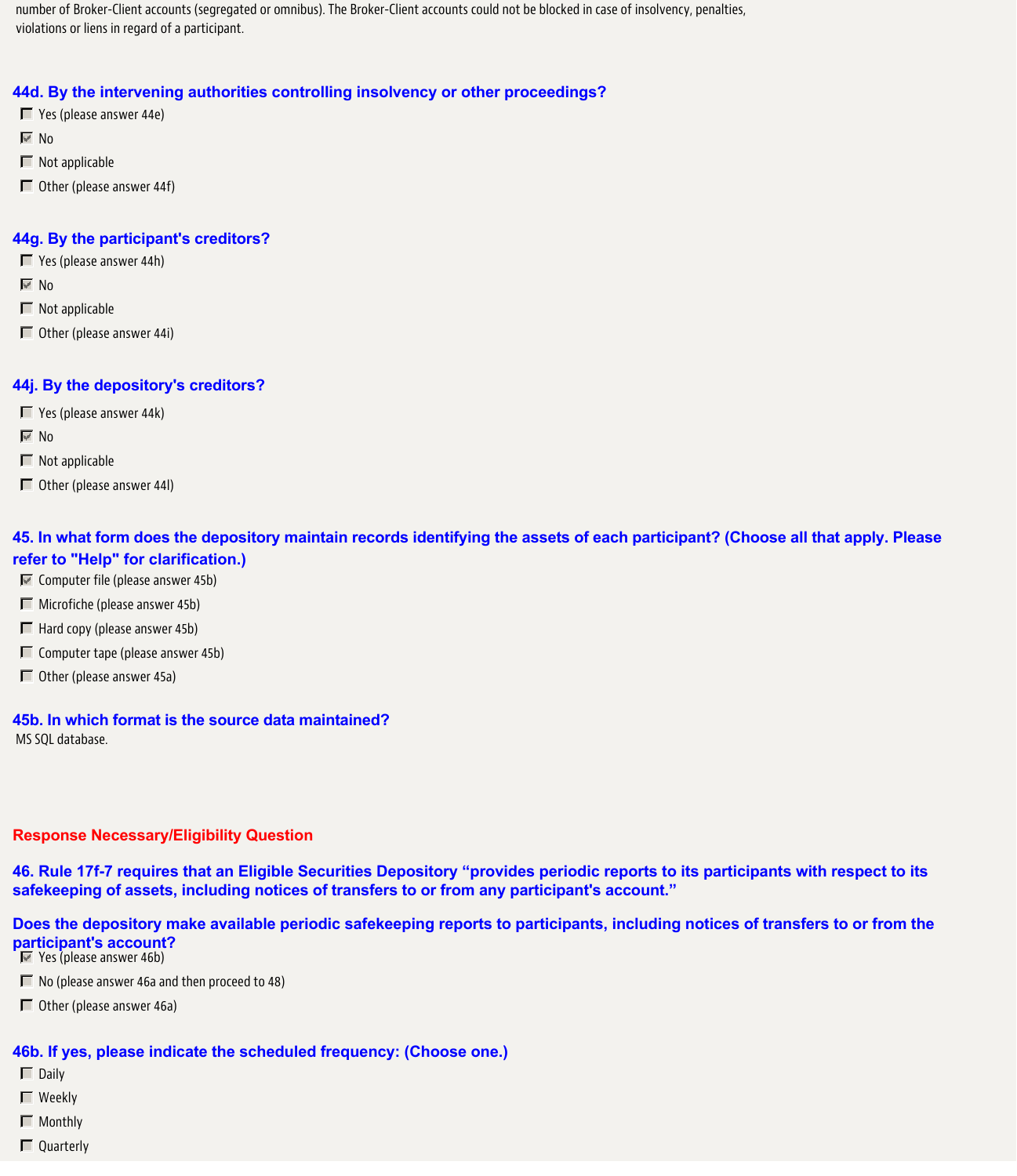- Annually
- **■** Upon request
- $\Box$  Other (please answer 46c)

# **47. What is your document and record retention policy for documents and records described above in this section? (Choose one.)**

- $\Box$  6 months or less
- $\Box$  1 year
- $\Box$  3 years
- $\Box$  5 years
- $\Box$  7 years

Other (please answer 47a)

# **47a. If other, please explain:**

GCSD retains copies of all issued documents described in previous question for 6 years

# **SETTLEMENTS**

*The purpose of this section is to identify the model of settlement employed, the relationship between cash and securities, and the basis on which participants meet their obligations.*

**48. The Committee on Payment and Settlement Systems of the Bank for International Settlements (BIS) has identified three common structural approaches or models for linking delivery and payment in a securities settlement system. Please indicate which model your procedures most closely resemble (Please refer to details on the models within the "Help" section located below this question): (Choose all that apply.)**

- Model 1 Gross, Simultaneous Settlements of Securities and Funds Transfers. (please answer 48a)
- Model 2 Gross Settlements of Securities Transfers Followed by Net Settlement of Funds Transfers. (please answer 48a)
- $\Box$  Model 3 Simultaneous Net Settlement of Securities and Funds Transfers. (please answer 48a)
- $\blacksquare$  Not applicable
- $\Box$  Other (please answer 48b)

# **48a. Please briefly describe your settlement process, including how your settlement procedures may vary from the model chosen above (and as described below in the Help section)?**

The above model takes place between so called Trading Accounts of participants. Upon such settlement balances left at the Securities and Cash Trading Accounts (net amounts of securities and funds) are simultaneously transferred to respective Safekeeping Accounts of participants.

# *Question 48 Help:*

*Model 1 - Gross, Simultaneous Settlements of Securities and Funds Transfers. These systems settle transfer instructions for both securities and funds simultaneously on a trade-by-trade (gross) basis, with final (irrevocable and unconditional) transfer of securities from the seller to the buyer (delivery) occurring at the same time as final transfer of funds from the buyer to the seller (payment). The securities settlement system maintains securities accounts and funds accounts for participants. Transfer of securities and cash are made by bookentry.*

*Model 2 - Gross Settlements of Securities Transfers Followed by Net Settlement of Funds Transfers. These systems settle securities transfer instructions on a trade-for-trade (gross) basis, with final transfer of securities from the seller to the buyer (delivery) occurring throughout the processing cycle, but settle funds transfer instruction on a net basis, with final transfer of funds from the buyer to the seller (payment) occurring at the end of the processing cycle.*

*The securities settlement system maintains securities accounts for participants, but funds accounts are usually held by another entity (often a commercial bank or the central bank). Securities are transferred by book-entry, such transfer being final at the instant the entries are made on the securities settlement system's books. The corresponding funds transfers are irrevocable, but not final. During the processing cycle, the system calculates running balances of funds debits and credits, the balance being settled at the end of the processing cycle when the net debit and net credit positions are posted on the books of the commercial bank or central bank that maintains the funds accounts. Settlement of funds accounts may occur once a day or several times a day.*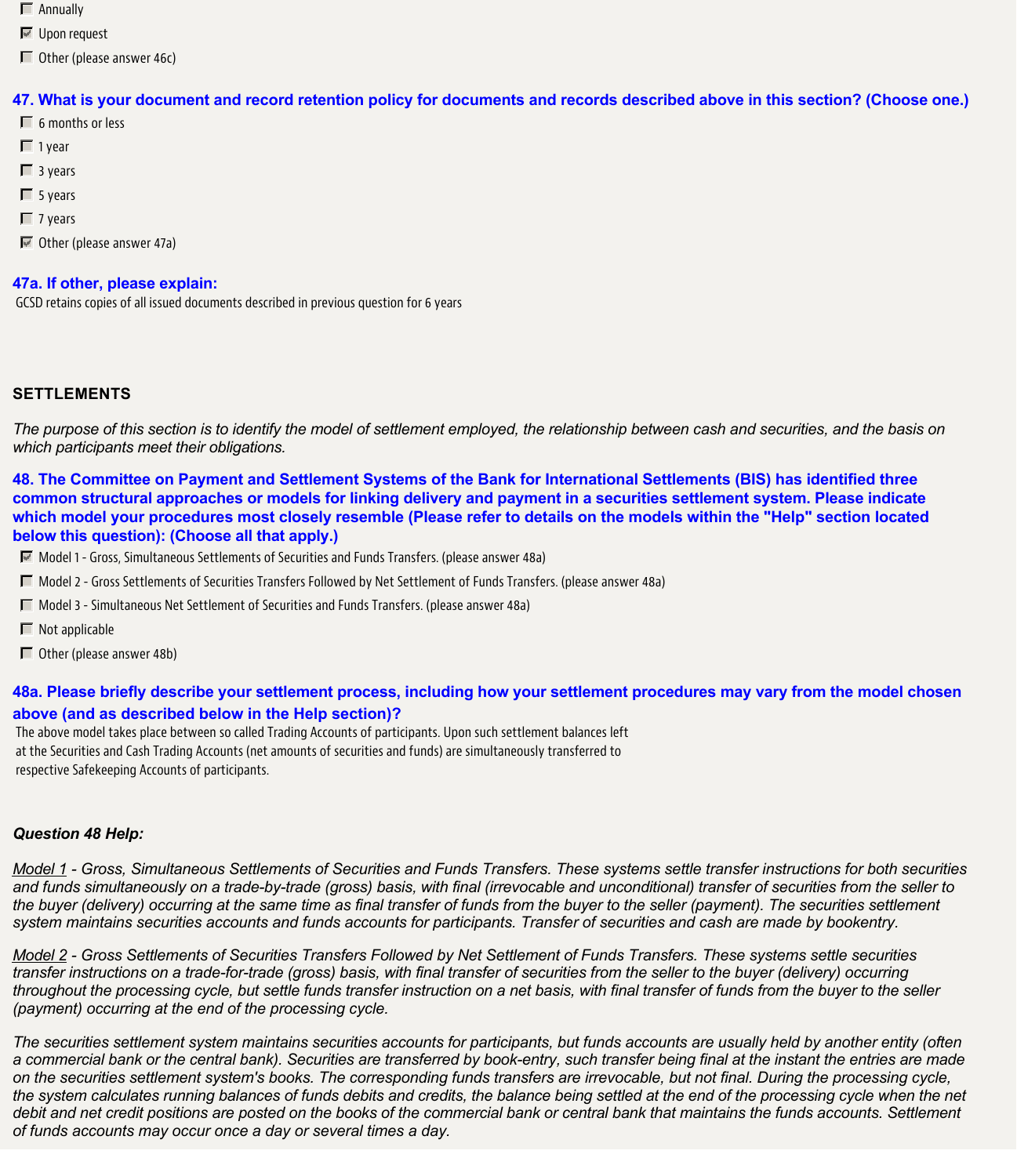*Model 3 - Simultaneous Net Settlement of Securities and Funds Transfers. These systems settle transfer instructions for both securities and funds on a net basis, with final transfer of both occurring at the end of the processing cycle. Settlement may occur once a day or several times a day. The securities settlement system maintains securities accounts for participants. Funds accounts may be maintained by another entity, either a commercial bank or the central bank.*

*During a processing cycle, running balances of debits and credits to funds and securities accounts are calculated. All funds and securities transfers are provisional until the end of the processing cycle, at which time book-entry transfer of securities take place. If and only if all participants have sufficient balances of funds and securities, final transfers of the net securities balances and net funds balances are executed.*

### **49. Are the cash and security movements simultaneous?**

- Yes
- No (please answer 49a)
- $\blacksquare$  Not applicable
- $\Box$  Other (please answer 49c)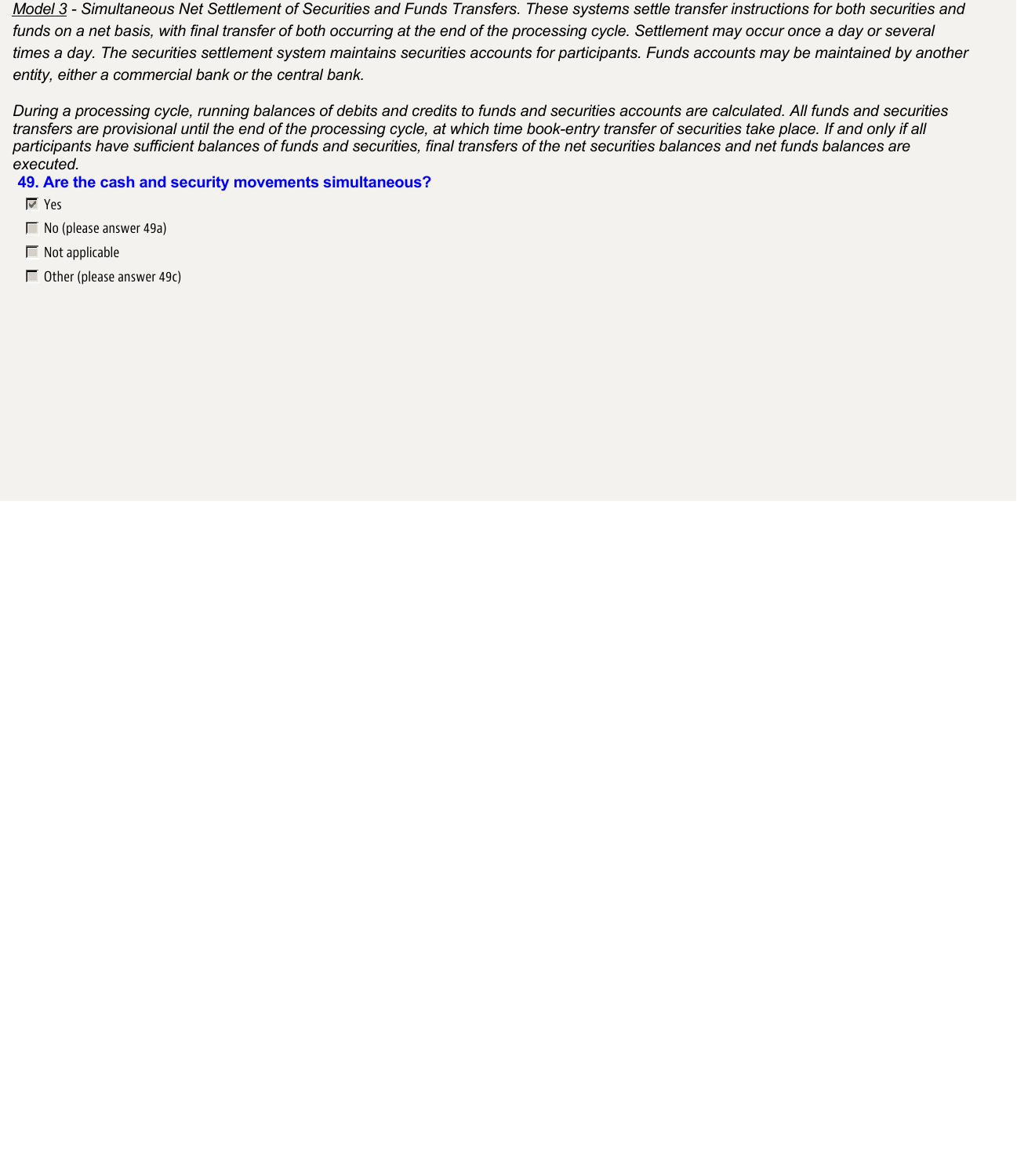### **OWNERSHIP OF SECURITIES**

*The purpose of this section is to determine how ownership of securities is represented, the ways the depository maintains ownership or control of securities held in the depository, and the extent to which ownership of assets held by the depository is separated from the proprietary assets of the depository.*

### **50. How are depository eligible securities held by the depository?**

- $\blacksquare$  Securities in the depository are held in dematerialized form.
- $\Box$  Securities in the depository are held in certificated form.
- Other (please answer 50a)

#### **51. If depository eligible securities are certificated, can depository eligible securities be held outside of the depository?**

- $\Box$  All eligible securities must be held in the depository. (please answer 51b)
- $\Box$  Securities may move freely into and out of the depository. (please answer 51h)
- $\Box$  Once entered into the depository, eligible securities must remain in the depository. (please answer 51b)
- $\Box$  Certain designated securities may be held outside the depository. (please answer 51a)
- $\blacksquare$  Not applicable
- $\Box$  Other (please answer 51k)

#### **52. If securities are dematerialized:**

### **May dematerialized security positions be re-certificated and held outside the depository?**

- Yes (please answer 52a)
- $\blacksquare$  No (please answer 52a)
- $\blacksquare$  Not applicable
- $\Box$  Other (please answer 52j)

**52d. If the securities held by the depository are recorded by book entry at the registrar, are the securities registered only to the depository, with the depository providing the function of recording ownership on a centralized basis for the market? (Choose all that apply.)**

- Yes (please answer 52e)
- $\overline{\mathbb{M}}$  No (please answer 52g)
- Other (please answer 52l)

**52g. If the securities held with the depository are recorded by book-entry at the registrar but are not registered exclusively to the depository, may they be registered to:**

- $\blacksquare$  The beneficial owner
- $\overline{\mathbf{A}}$  A nominee
- Other (please answer 52h)

#### **52h. Please describe:**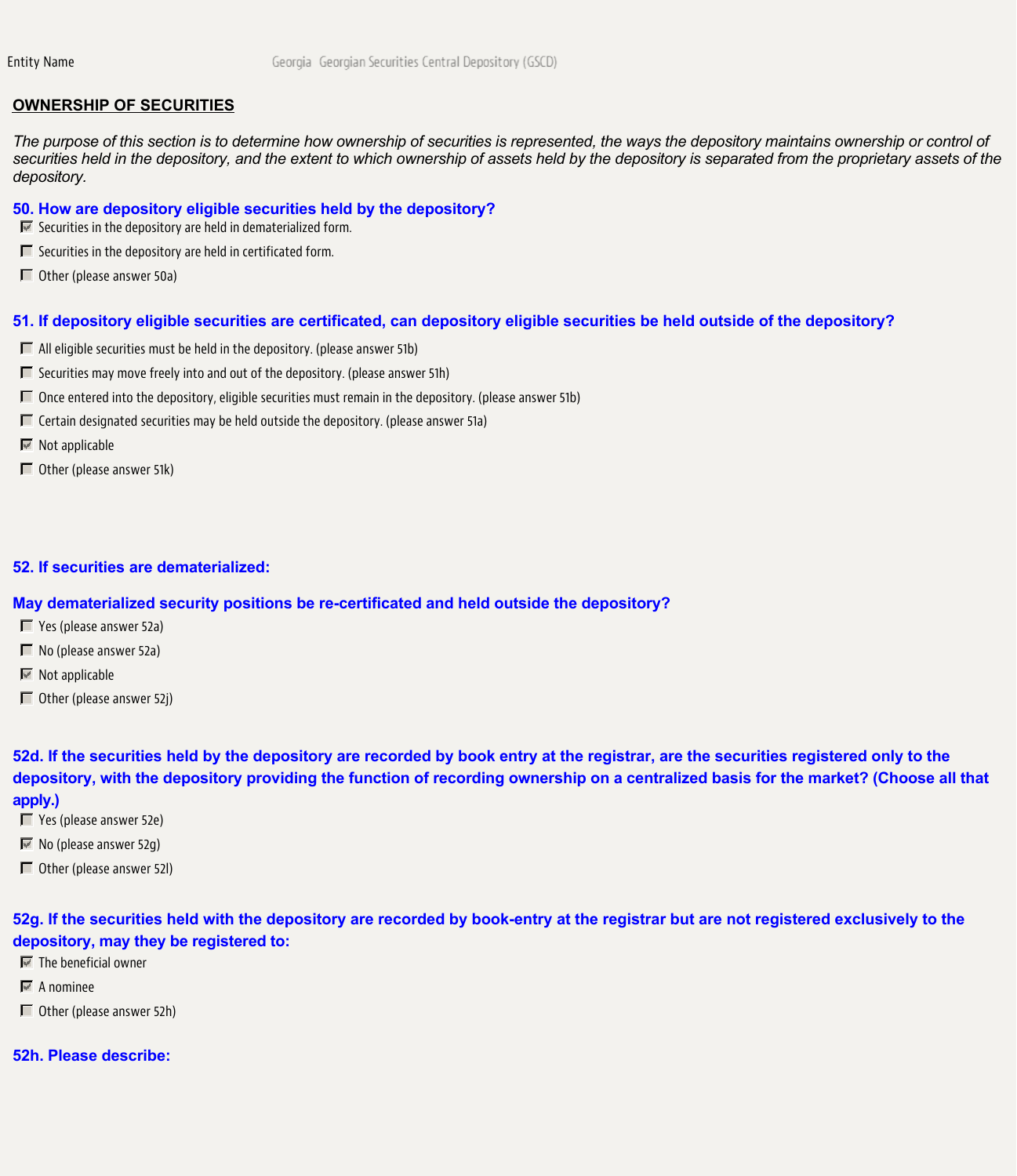**52i. If the securities held with the depository are recorded by book-entry at the registrar, what are the control features at the registrar for transfer of registrar positions to and from the depository (e.g., authentication procedures, reconciliation, confirmation of position at registrar)? Please describe:**

Authentication procedures, reconciliation and confirmation of position at registrar.

#### **Response Necessary/Eligibility Question**

**53. Rule 17f-7 requires that an Eligible Securities Depository "maintains records that identify the assets of each participant and segregate the system's own assets from the assets of participants."**

**Does the depository maintain records that identify the assets of each participant and segregate the system's own assets from the assets of participants?**

- Yes
- $\Box$  No
- $\Box$  Not applicable (please answer 53a)
- Other (please answer 53a)

#### **54. Does the law protect participant assets from claims and liabilities of the depository?**

- **T** Yes
- $\Box$  No
- $\Box$  Not applicable
- $\overline{\triangleright}$  Other (please answer 54a)

#### **54a. If other, please explain:**

The Law on Securities Market requires segregation of the Depository's assets from the assets of its Participants and this is practically ensured by the Depository rules and systems. The Tax Code of Georgia protects participants' assets from liabilities of the Depository to the Government.

# **55. Can the depository assess a lien on participant accounts? (A lien would entitle the depository to take and hold or sell the securities of the participant in payment of a debt.)**

- Yes (please answer 55a)
- $\Box$  No
- $\blacksquare$  Not applicable
- Other (please answer 55o)

#### **55a. If yes, for what reasons are liens or similar claims imposed? (Choose all that apply.)**

- **Fees and expenses**
- $\Box$  Collateralization of overdrafts
- $\Box$  To secure payment for purchased securities
- Other (please answer 55b)

## **55c. Please indicate the limits of this lien as indicated below: (Choose one.)**

- $\blacksquare$  The lien is limited to securities in the participant's proprietary account.
- $\Box$  The lien is limited to securities in the course of purchase and sale transactions, but does not extend to settled positions.
- $\Box$  The lien may extend to settled client positions. (please answer 55d)
- $\Box$  Other (please answer 55d)

## **55e. If a lien is placed on a participant's account which has been designated for its clients, will the depository select certain securities**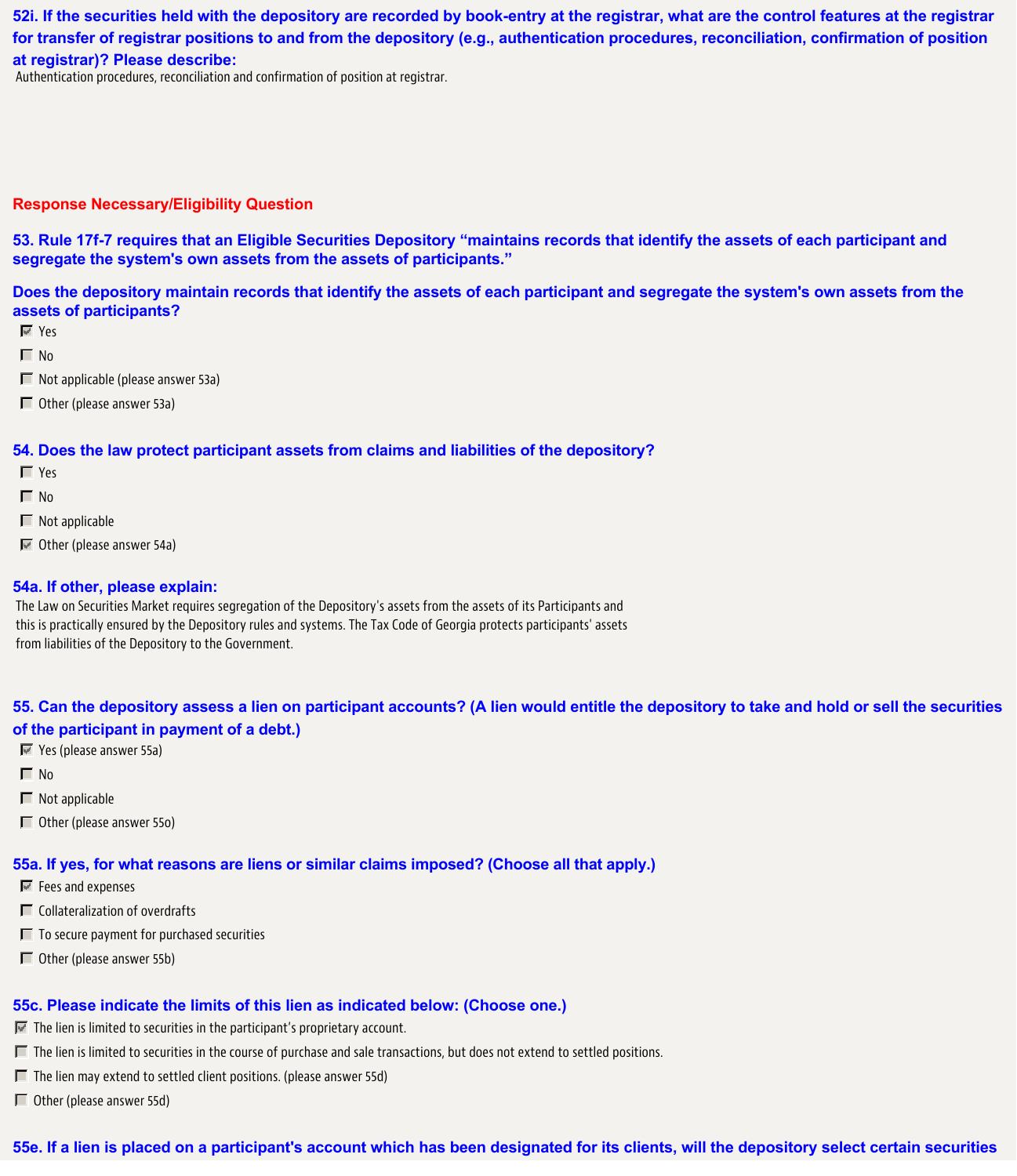#### **to be subject to the lien?**

Yes (please answer 55f)

- $\overline{\mathbb{M}}$  No (please answer 55h)
- Other (please answer 55n)

#### **55h. If no, please indicate whether the entire account will be subject to the lien.**

Yes

- $\Box$  No
- Other (please answer 55i)
- **55i. If other, please describe:**

# **55j. For accounts designated as client accounts, do procedures exist to restrict the placement of liens only to obligations arising from safe custody and administration of those accounts?**

- Yes (please answer 55k)
- C No
- Other (please answer 55m)

#### **55k. If yes, are the restrictions accomplished by:**

- $\Box$  Contract between the depository and the participant
- Other procedures (please answer 55l)

### **55l. Please explain:**

Rules of the GCSD

### **56. Transfer of Legal Ownership**

#### **Does the depository have legal authority to transfer title to securities?**

- Yes (please answer 56a)
- $\Box$  No
- $\blacksquare$  Not applicable
- Other (please answer 56e)

#### **56a. When does title or entitlement to depository securities pass between participants? (Choose one.)**

- $\Box$  At the end of the business day on which the transfer occurs. (please answer 56c)
- When corresponding money or other consideration is transferred. (please answer 56c)
- $\nabla$  When the transaction is processed on an intra-day basis. (please answer 56c)
- Other (please answer 56b)

#### **56c. Where does title or entitlement to depository securities pass between participants? (Choose one.)**

- $\blacksquare$  On the depository books
- $\Box$  On the registrars books
- Other (please answer 56d)

## **56e. If other, please explain:**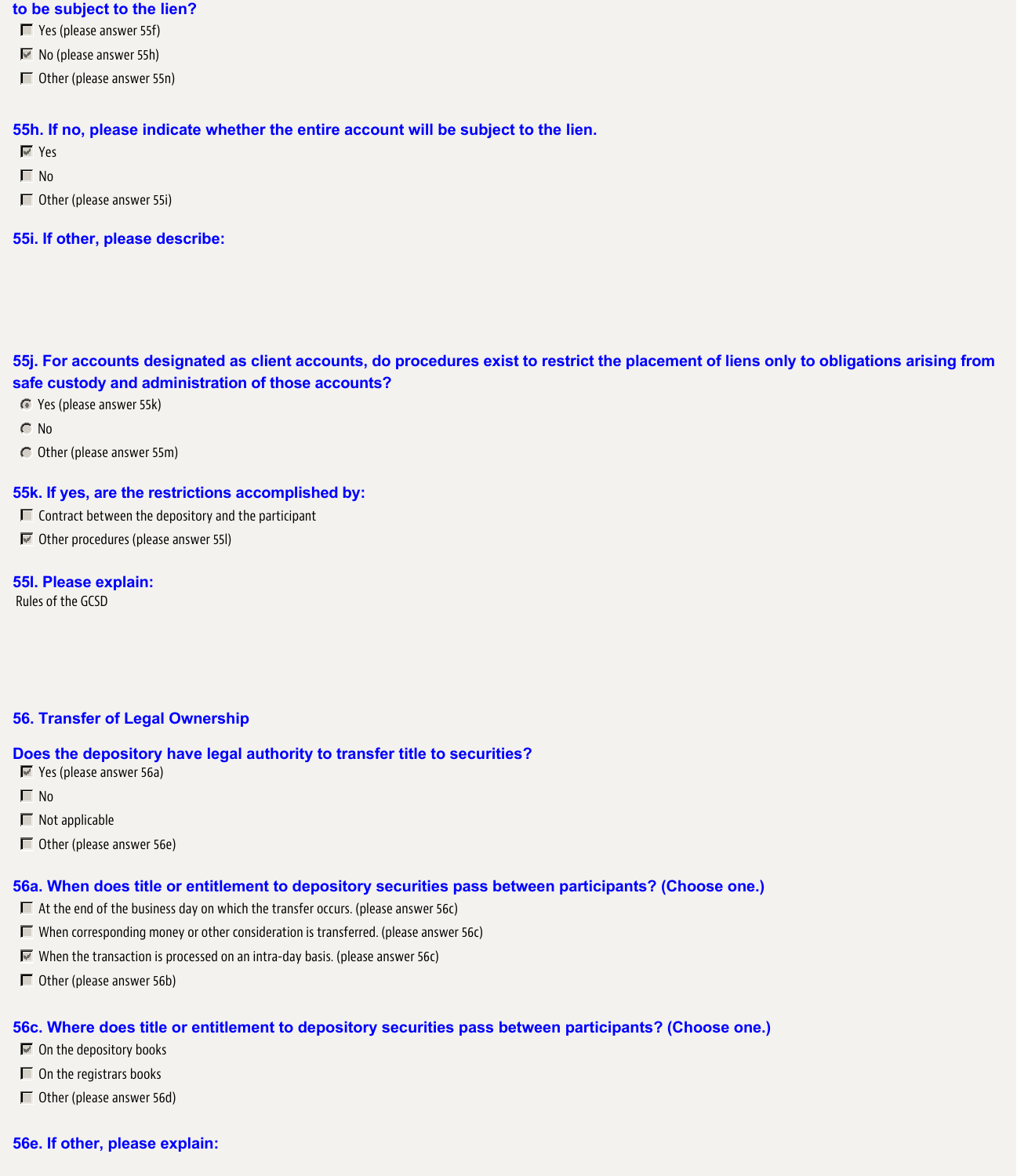## **HANDLING OF SECURITIES OUTSIDE THE DEPOSITORY ENVIRONMENT**

*The purpose of this section is to consider the process (and any risk inherent within such a process) that involves the safekeeping of client assets while they are being removed from a depository and being lodged into a depository.*

### **57. How are eligible securities lodged (that is, placed) in the depository system? (Choose all that apply.)**

- $\Box$  A registered certificate in the name of the depository is delivered to the depository.
- $\Box$  A participant delivers the security with a valid transfer deed or stock power or other transfer document to the depository which then effects registration.
- $\blacksquare$  A registrar re-registers the security in the name of the depository.
- $\Box$  Other (please answer 57a)
- $\blacksquare$  Not applicable

### **58. When are securities lodged into the depository reflected in a participant's depository account? (Choose all that apply.)**

- $\overline{M}$  Securities are reflected in the participant depository account immediately upon delivery to the depository.
- $\Box$  Securities are re-registered prior to being reflected in the participant's depository account.
- Other (please answer 58a)
- $\blacksquare$  Not applicable

#### **59. How long does it usually take to lodge securities with the depository? (Choose one.)**

- $\sqrt{2}$  1 to 2 days
- $\Box$  3 days to 1 week
- $\Box$  2 to 4 weeks
- $\Box$  More than 4 weeks (please answer 59a)
- $\blacksquare$  Not applicable
- Other (please answer 59b)

#### **60. During the process of lodging securities into the depository, can the securities: Be traded?**

- **T** Yes
- $\Box$  No (please answer 60c)
- $\blacksquare$  Not applicable
- Other (please answer 60c)

#### **60a. During the process of lodging securities into the depository, can the securities: Be settled?**

- Yes
- $\blacksquare$  No (please answer 60d)
- $\blacksquare$  Not applicable
- $\Box$  Other (please answer 60d)

#### **60b. During the process of lodging securities into the depository, can the securities: Have ownership transferred?**

- Yes
- $\blacksquare$  No (please answer 60e)
- $\Box$  Not applicable
- $\Box$  Other (please answer 60e)

# **60c. If they cannot be traded, or if you answered other, please explain:**

During the process of lodging of securities into the Depository they cannot be traded at the stock exchange. However, there are no legal/regulatory restrictions for the securities to be traded OTC during the process of lodging of securities into the Depository.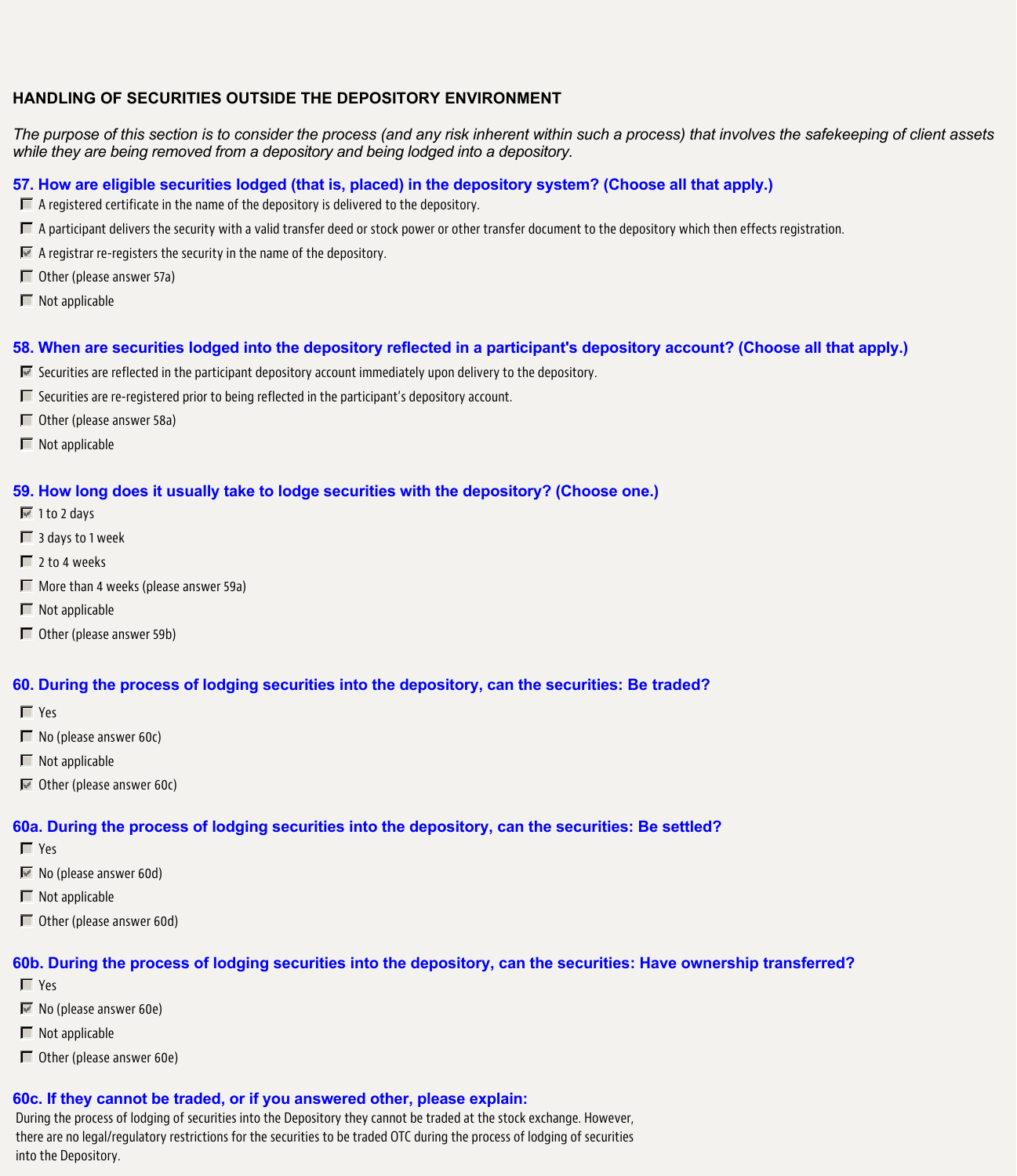### **60d. If they cannot be settled, or if you answered other, please explain:**

In such case they can be settled only after lodging with the GCSD.

#### **60e. If ownership cannot be transferred, or if you answered other, please explain:**

During the process of lodging of securities (until the securities are finally lodged) the securities are not reflected in the records of the Depository. Hence no ownership transfer can take place (from or intra the depository).

#### **61. Are securities immediately available for delivery upon transfer to the depository?**

- Yes
- No (please answer 61a)
- $\blacksquare$  Not applicable
- $\Box$  Other (please answer 61d)

# **62. Please describe briefly the arrangements/procedures/facilities you maintain to ensure that eligible securities held at the depository are handled at least as efficiently as compared to securities held outside the depository, particularly in relation to income, corporate actions and proxy services.**

According the laws and Rules governing GSCD, during corporate actions the GSCD provides all needed information about nominee holders and beneficiary owners for the efficient completion of the corporate actions.

## **63. What transfer process steps are involved when eligible securities are withdrawn from the depository for safekeeping? (Choose one.)**

- $\blacksquare$  Securities are re-registered into the name of the beneficial owner or a nominee.
- Securities are re-certificated and re-registered into the name of the beneficial owner or a nominee.
- $\Box$  Securities are re-certificated and delivered as bearer instruments.
- $\Box$  Securities are transferred as is any physical delivery in the market.
- Other (please answer 63a)
- $\Box$  Not applicable.

#### **64. How long does it usually take to remove securities from the depository? (Choose one.)**

- $\overline{\boxtimes}$  1 to 2 days
- 3 days to 1 week
- $\Box$  2 to 4 weeks
- $\Box$  More than 4 weeks (please answer 64a)
- $\blacksquare$  Not applicable
- $\Box$  Other (please answer 64b)

## **65. While the securities are being removed from the depository, can they:**

#### **65a. Be traded? (Choose one)**

- $\overline{\mathbb{M}}$  No (please answer 65b)
- $\blacksquare$  Not applicable
- **T** Yes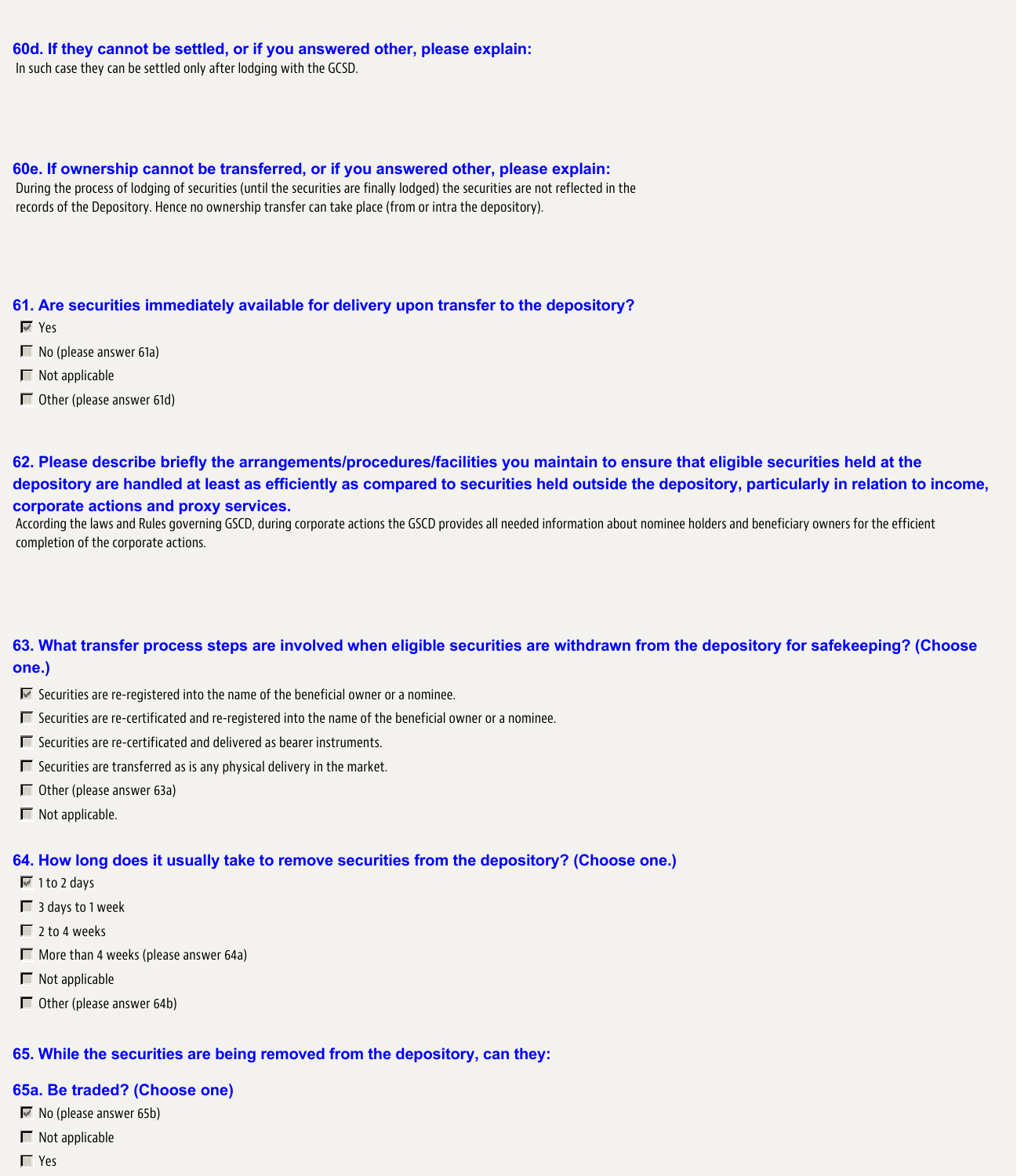$\Box$  Other (please answer 65b)

#### **65b. Please explain:**

They cannot be traded at the stock exchange. There are no legal/regulatory restrictions in other cases.

# **65c. Be settled?**

- $\overline{\triangledown}$  No (please answer 65d)
- $\blacksquare$  Not applicable
- Yes
- Other (please answer 65d)

# **65d. Please explain:**

For settlement of stock-exchange transactions the securities shall be lodged in the Depository. For OTC trades securities can be settled outside the depository, however, only after securities removing process from the GCSD is finalized and securities are registered with the registrar.

# **65e. Have ownership transferred?**

- $\overline{\triangledown}$  No (please answer 65f)
- $\blacksquare$  Not applicable
- Yes
- Other (please answer 65f)

## **65f. Please explain:**

From the beginning of the securities removing process the securities are not reflected in the records of the GCSD. Hence no ownership transfer can take place (from or intra the depository). Respectively, until the end of the securities removing process the securities are not reflected in the records of the Registrar and hence no ownership transfer can take place from or intra the Registrar.

# **STANDARD OF CARE**

*The purpose of this section is to understand the responsibility and liability that the depository has in providing services to its participants/members in the settlement and clearing of securities and/or cash, and to understand what type of protections exist for participants in the event of a participant failure/default.*

## **Depository Liability**

**66. Does the depository accept liability (independent of any insurance coverage) for the following:**

# **66a. Reconciliation errors with the registrar and/or the issuer that result in direct damages or losses to participants?**

 $\Box$  No

- $\blacksquare$  Not applicable
- $\blacksquare$  Yes (please answer 66b)
- Other (please answer 66d)

## **66b. If yes, please check all of the following that apply:**

- $\Box$  Financial limits are imposed on the amount of liability assumed by the depository
- $\blacksquare$  The depository assumes liability for direct losses
- $\Box$  The depository assumes liability for indirect or consequential losses
- Other (please answer 66c)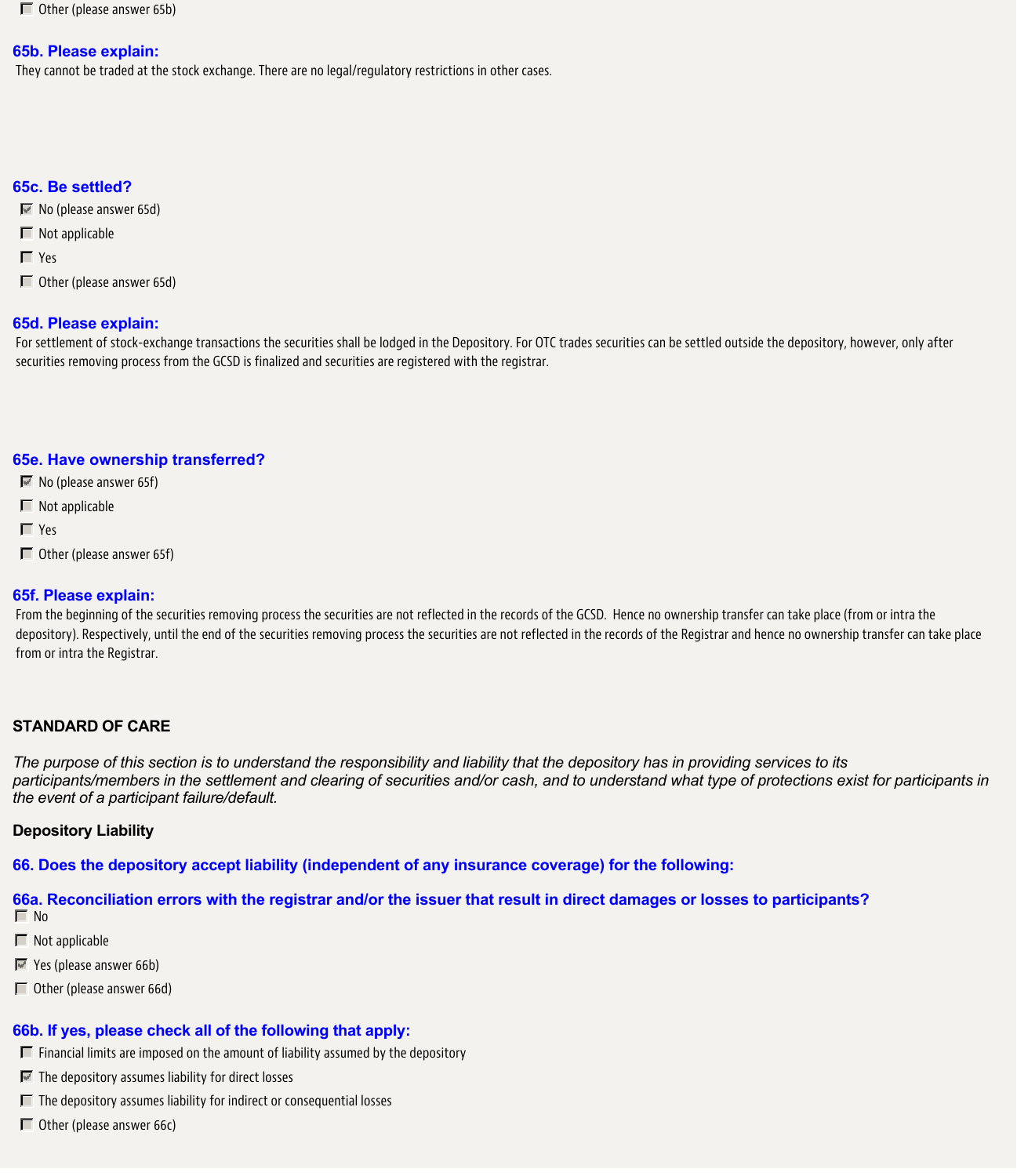# **66e. Theft of securities (either physical certificate or electronically from accounts at the depository) from the depository that result in direct damages or losses to participants?**

 $\Box$  No

- Yes (please answer 66f)
- $\blacksquare$  Not applicable
- Other (please answer 66h)

# **66f. If yes, please check all of the following that apply:**

- $\Box$  Financial limits are imposed on the amount of liability assumed by the depository
- $\blacksquare$  The depository assumes liability for direct losses
- $\Box$  The depository assumes liability for indirect or consequential losses
- $\Box$  Other (please answer 66g)

# **66i. Failure of the depository's systems that result in direct damages or losses to participants because they cannot use either securities or funds?**

- $\Box$  No
- Yes (please answer 66j)
- $\Box$  Not applicable
- Other (please answer 66l)

## **66l. If other, please explain:**

Such cases are considered as Force Majeure (FM) situation and the Depository is not liable for such failure of the Depository's systems. After recovery of the FM situation, the participants' securities and funds shall be readily accessible for the participants.

## **66m. Any direct damages or losses to participants caused by the depository due to its errors, omissions or fraud?**

- $\Box$  No
- Yes (please answer 66n)
- $\blacksquare$  Not applicable
- Other (please answer 66p)

## **66n. If yes, please check all of the following that apply:**

- $\Box$  Financial limits are imposed on the amount of liability assumed by the depository
- $\blacksquare$  The depository assumes liability for direct losses
- $\Box$  The depository assumes liability for indirect or consequential losses
- Other (please answer 66o)

# **66q. Any direct damages or losses to participants caused by the depository in its capacity as a central counterparty?**

- $\Box$  No
- $\blacksquare$  Not applicable
- Yes (please answer 66r)
- Other (please answer 66t)

## **66u. Does the depository guaranty settlement?**

- $\Box$  No
- $\blacksquare$  Yes (please answer 66v)
- $\Box$  Not applicable
- $\blacksquare$  Other (please answer 66w)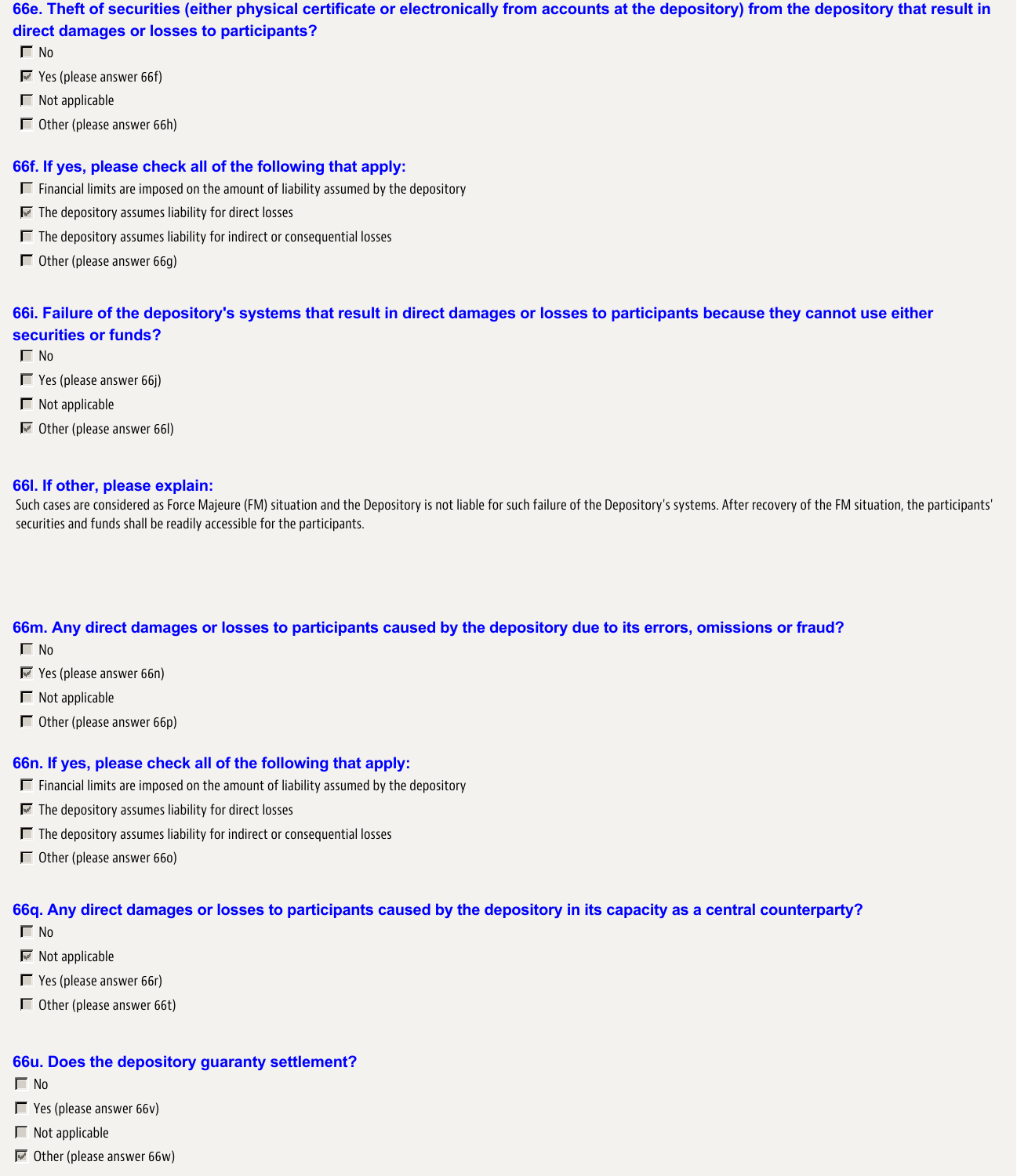#### **66w. If other, please explain:**

The Depository guarantees settlement, except cases when participant violates settlement terms. In case of such violation, violating party shall be liable for settlement failure.

**66x. Any direct damages or losses to participants caused by the depository as a result of force majeure events, acts of God, or political events, etc.?**

 $\overline{\vee}$  No

- $\Box$  Yes (please answer 66y)
- $\blacksquare$  Not applicable
- $\Box$  Other (please answer 66-1)

**66-2. In all cases where the depository assumes responsibility for direct or indirect or consequential losses, is the depository's liability limited by a standard of care determination?**

- $\Box$  No
- $\blacksquare$  Yes (please answer 66\*)
- $\overline{\mathbb{M}}$  Not applicable
- Other (please answer 66!)

**67. Do the depository's written contracts, rules, or established practices and procedures provide protection against risk of loss of participant assets by the depository in the form of?**

#### **67a. Indemnification**

- Yes (please answer 67b)
- $\Box$  No
- Other (please answer 67b)
- $\blacksquare$  Not applicable

#### **67b. Please explain (then please answer 67c):**

Indemnification issues are provided in (a) Article XI of the GCSD Rule on Operations and Procedures of the Georgian Securities Central Depository (except paragraph 1.1 of this Article); and (b) Paragraphs 5.3, 5.4, 5.5, 5.6 and 5.7 of the Annex No. 2 (Membership Agreement) of the Rule on Members of the Georgian Securities Central Depository.

**67c. Please provide details of the relevant sections of the contracts, rules or practices where this information is found.**

RULES ON OPERATIONS AND PROCEDURES OF THE GEORGIAN SECURITIES CENTRAL DEPOSITORY ARTICLE XI. LIABILITY 1. Restriction on Liability 1.1. (…….) 1.2. Central Depository is liable for all kind of losses incurred as a result of incorrect deposit on securities account, incorrect debit or credit of securities or cash funds or other actions fulfilled by the Central Depository within the limits of its authority. The Central Depository is also liable for all other claims related to the loss inflicted as a result of its or its employee's negligence, fraud or criminal action. 1.3. The Central Depository is not liable for claims related to the securities ownership right and occurred as a result of member's (or account holder's) failure to comply with the securities legislation or SRO rules or inaccurate or incomplete instruction received from the member (or account holder). 1.4. The Central Depository shall provide no guarantee for consistent settlement of transactions, if transaction participant parties violate settlement terms. In case of such violation, violating party shall be liable for settlement failure. 2. Segregation of the Central Depository from Member's Liability 2.1. Each member shall avoid the Central Depository from the liability for the losses, obligations or expenses spent, evaluations or claims of the third parties, also state taxes, fees or other expanses somehow related to any security allocated to the securities accounts and occurred as a result of member's, its high officials', employees' or representatives' negligence, mistake, inaccurate information or fraud, excluding the claims occurred as a result of negligence, fraud or criminal actions of the Central Depository, its high officials, employees or representatives. 3. Force Majeure 3.1. The Central Depository is not liable for the failure or delay of service rendering or instruction fulfillment, if caused as a result of natural calamity, sabotage, strike, as well as mechanical or damage or defect of computer system, power supply system failure, government decree or other rationale, beyond control of the Central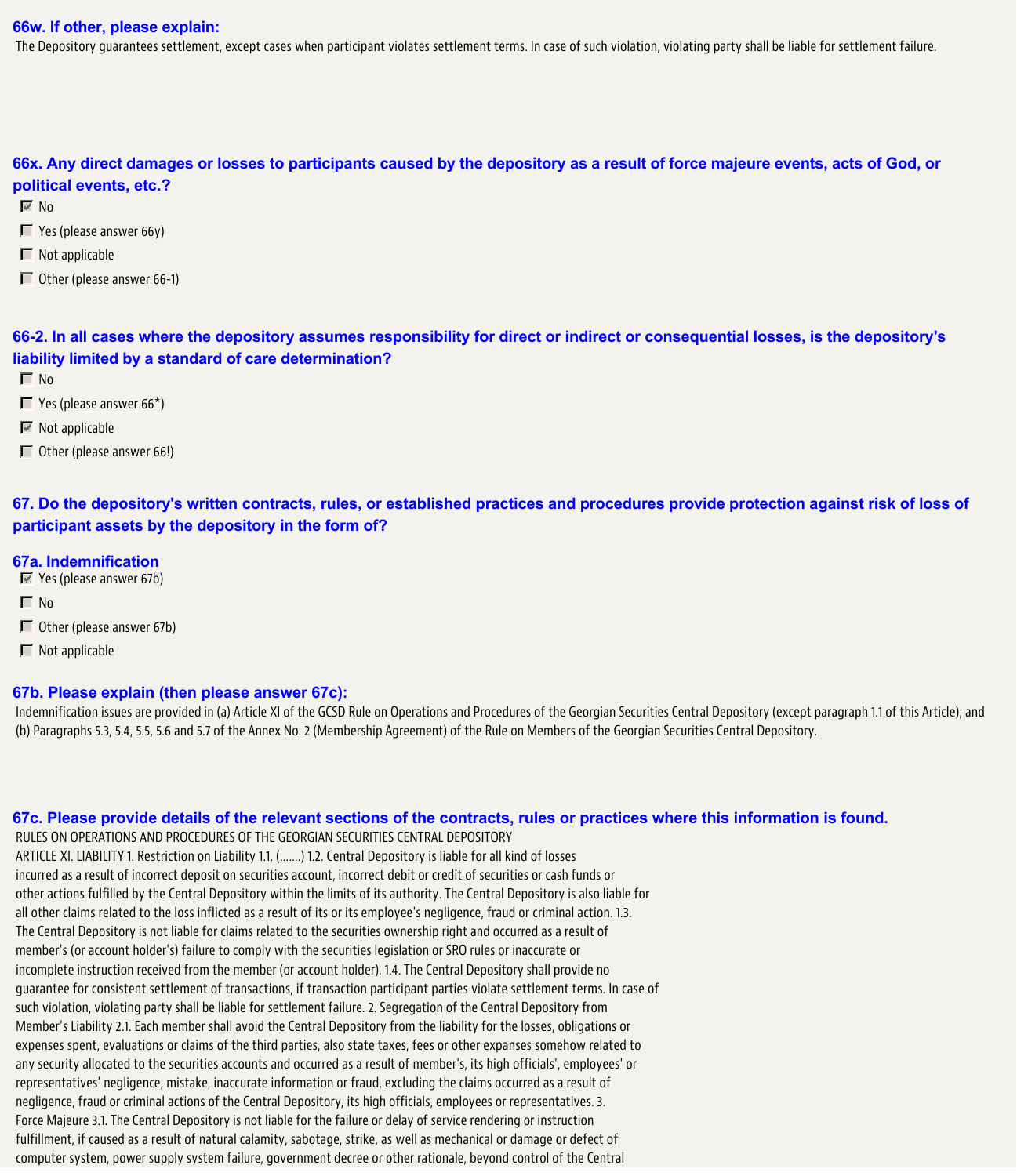Depository. 4. Reliance on Other Sources of Information The Central Depository is authorized to rely on information provided from the Exchange, including report on transactions executed at each trading session; the Central Depository shall not be liable for the loss occurred as a result of reliance on this source of information. 5. Telecommunication Service The Central Depository shall not be liable for distortion or loss of information provided through telecommunication means, in case a member uses them to send or receive information to/from the Central Depositary in order to give instruction. In addition, the Central Depository shall make efforts to restore distorted or lost information or instruction. A member is not authorized to require the Central Depository to reimburse losses or expenses or fulfill obligations occurred as a result of claims against telecommunication services. RULE ON MEMBERS OF THE GEORGIAN CENTRAL SECURITIES DEPOSITORY Annex No.2 Membership Agreement 5. Liabilities of the Parties 5.1 (….) 5.2 (….) 5.3 The Depository shall not be liable for any kind of claims related to the securities ownership rights arising as a result of improper utilization of legislation on securities trading or rules of self-regulatory organizations or receipt of inaccurate or incomplete order from a Participant. 5.4 The Depository shall not be liable for the accuracy, timeliness and completeness of settlement between the Participant and its clients. 5.5 The Depository shall not be liable for the failure of a settlement bank to execute an order of the Participant or the Depository or the incomplete (improper) execution of an order. 5.6 The Participant shall be fully liable for the clients it represents and shall meet all obligations and legal claims against these clients, the Depository or any other party in case of offence, negligence or default. 5.7 The Participant shall reimburse the Depository losses incurred and expenses borne relating to the securities on the Participant's trading account or resulting from negligence, mistake, fraud or the submission of inaccurate information by the Participant's employees. 5.8 In cases contemplated by Articles 6.1 and 6.2 of the Rule on Owner-Members of the Georgian Securities Central Depository, delay of payment or incomplete payment of membership fees or other fees and charges by the Participant shall be subject to penalty in the amount of 1% of total unpaid sum for each day overdue. 5.9 In case the Participant violates this Agreement, Depository's rules and other regulations it shall be subject to sanctions under the Depository's rules and regulatory documents.

#### **67d. Insurance**

Yes (please answer 67e)

 $\nabla$  No

- Other (please answer 67e)
- $\blacksquare$  Not applicable

#### **67g. Acknowledgement of liability for losses caused by depository's own actions.**

- $\blacktriangleright$  Yes (please answer 67h)
- $\Box$  No
- Other (please answer 67h)
- $\blacksquare$  Not applicable

#### **67h. Please explain (then please answer 67i):**

Acknowledgement of liability for losses caused by depository's own actions are provided in (a) in paragraph 1.1 of the Article XI of the GCSD Rule on Operations and Procedures of the Georgian Securities Central Depository; and (b) Paragraphs 5.1 and 5.2 of the Annex No.2 (Membership Agreement) of the Rule on Members of the Georgian Securities Central Depository.

## **67i. Please provide details of the relevant sections of the contracts, rules or practices where this information is found.**

RULES ON OPERATIONS AND PROCEDURES OF THE GEORGIAN SECURITIES CENTRAL DEPOSITORY ARTICLE XI. LIABILITY 1. Restriction on Liability 1.1. The Central Depository is liable for all kind of losses incurred as a result of incorrect deposit on securities account, incorrect debit or credit of securities or cash funds or other actions fulfilled by the Central Depository within the limits of its authority. The Central Depository is also liable for all other claims related to the loss inflicted as a result of its or its employee's negligence, fraud or criminal action. RULE ON MEMBERS OF THE GEORGIAN CENTRAL SECURITIES DEPOSITORY Annex No.2 Membership Agreement 5. Liabilities of the Parties 5.1 The Depository shall be liable for any kind of damage resulting from improper deposit to the securities account, improper credit or debit of securities or funds or other actions conducted by the Depository within the scope of its authority. 5.2 The Depository shall be liable for any kind of claims related to the damages resulting from negligence, fraud or criminal action of its employee or representative.

## **67j. Other**

- Yes (please answer 67k)
- $\overline{\triangledown}$  No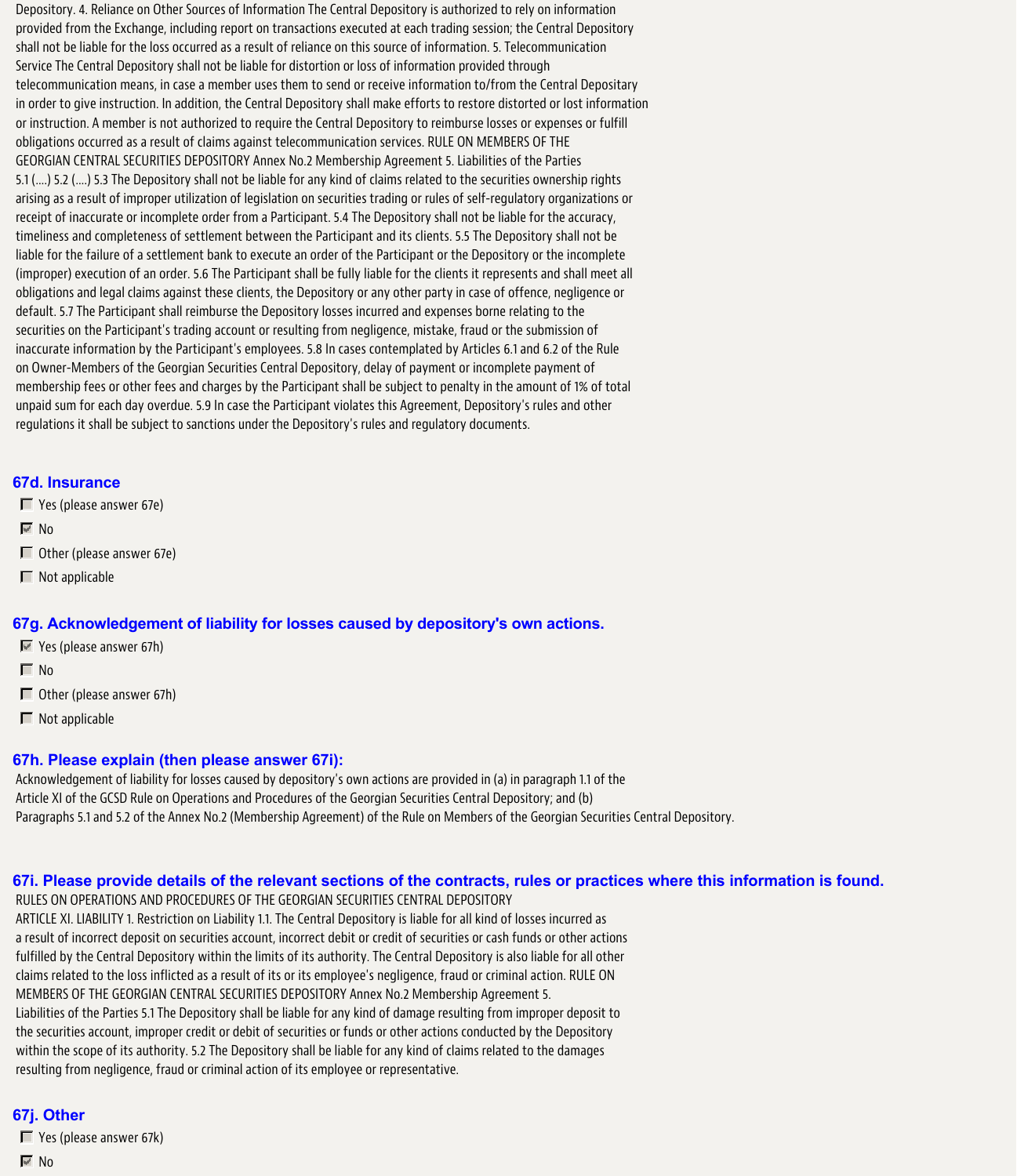# **68. Is the depository immune from legal action in its own jurisdiction?**

- Yes
- $\overline{\triangledown}$  No
- Other (please answer 68a)

# **Security Control**

**69. How do participants receive information (view actual settlement of trades, movement of securities on their accounts, etc.) and see the status of their accounts? (Choose all that apply.)**

- **F** By direct electronic link
- $\blacksquare$  By receipt of physical account holding statements
- Other (please answer 69a)
- $\blacksquare$  Not applicable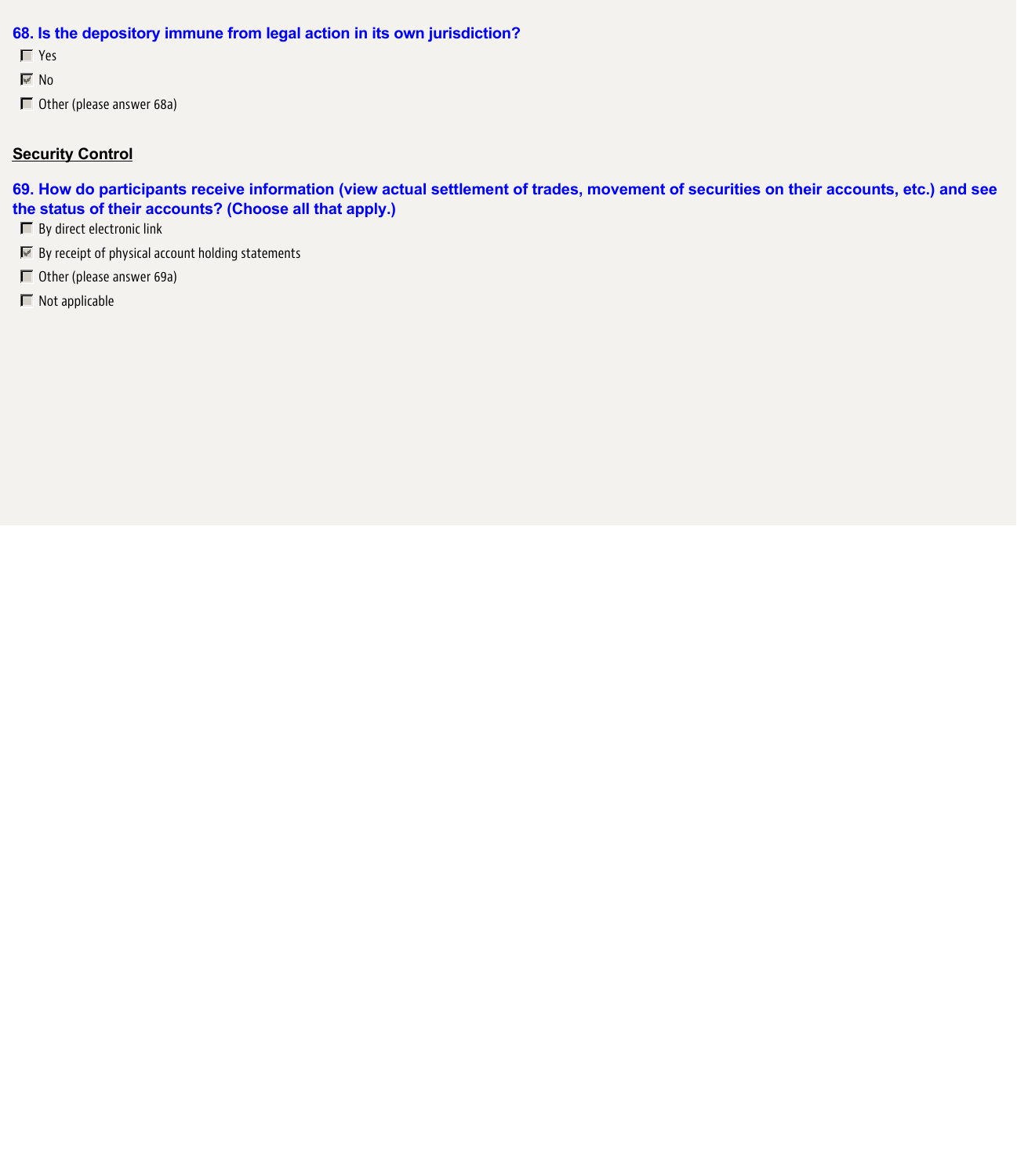# **70. Do participants have access to affect their holdings, including confirming and affirming trades, movement of securities on their accounts, etc.?**

- Yes (please answer 70a)
- $\overline{\triangledown}$  No
- Other (please answer 70d)
- $\Box$  Not applicable

### **71. Regarding data security:**

#### **71a. Are passwords used by participants to access their accounts?**

- Yes
- $\Box$  No
- $\overline{\mathbb{M}}$  Not applicable
- Other (please answer 71b)

#### **71c. Does each user have a unique user ID?**

- Yes
- $\Box$  No
- $\blacksquare$  Not applicable
- Other (please answer 71d)

#### **71e. Are passwords regularly changed?**

- Yes (please answer 71f)
- $\Box$  No
- $\overline{\mathbb{M}}$  Not applicable
- Other (please answer 71g)

#### **71h. Is there a user lock-out after a pre-set number of unsuccessful User ID attempts?**

- Yes (please answer 71i)
- $\Box$  No
- $\overline{\mathbb{M}}$  Not applicable
- $\Box$  Other (please answer 71j)

# **72. Does the depository communicate with other market entities such as stock exchanges, payment systems, clearing houses, etc., by secured linkages?**

- Yes (please answer 72a)
- No (please proceed to 74)
- $\Box$  Not applicable (please proceed to 74)
- Other (please answer 72a)

#### **72a. Please explain:**

With the Georgian Stock Exchange (GSE) and Tbilisi Stock Exchange (TSE).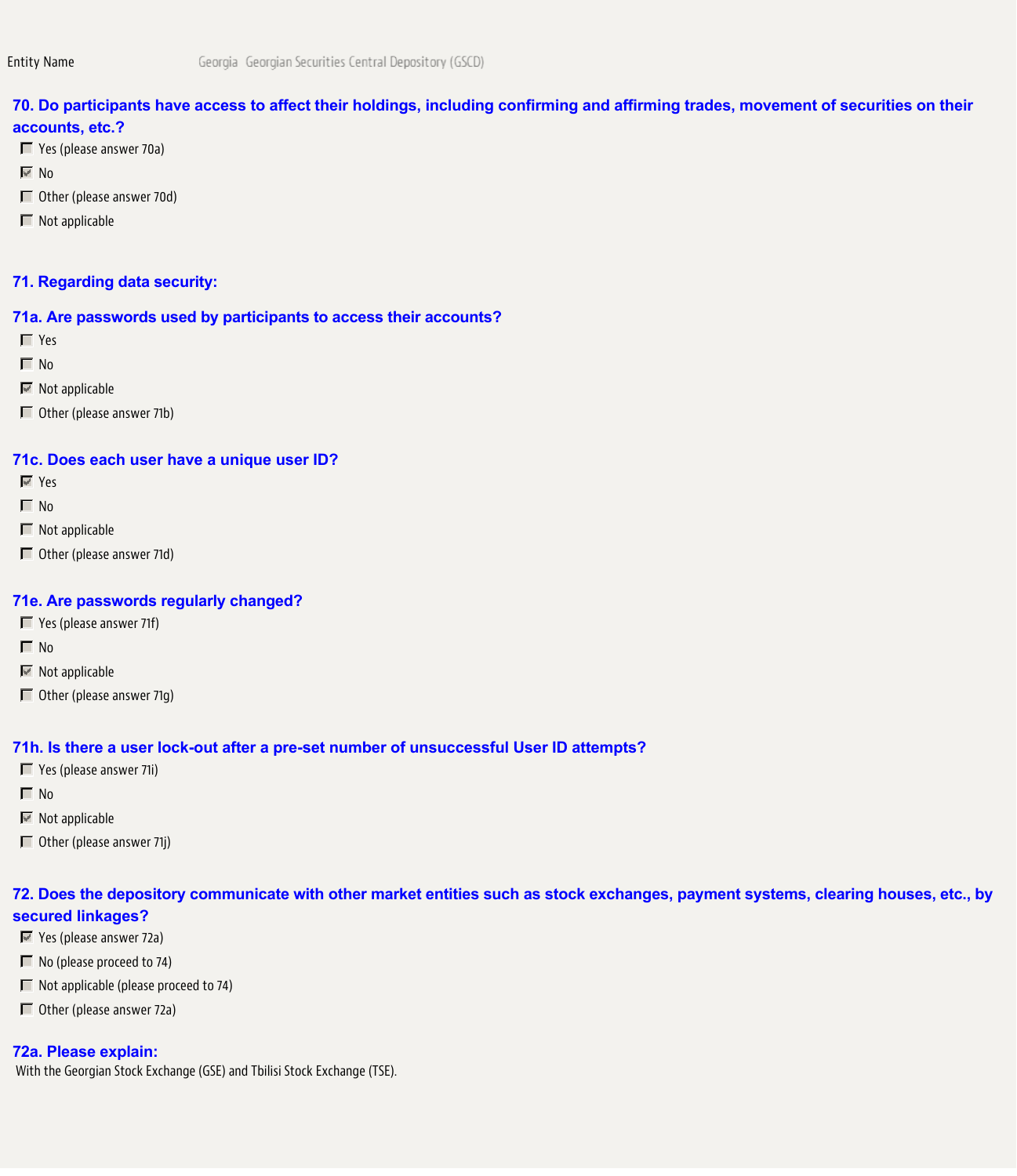### **73. How does the depository communicate with other market entities?**

# **73a. Stock Exchanges (Choose all that apply.)**

- Dial-up modem
- $\blacksquare$  Secured, leased, dedicated telephone line
- $\blacksquare$  Internet
- $\Box$  Fax
- □ Paper/other
- $\blacksquare$  Not applicable

# **73b. Payment Systems (Choose all that apply.)**

- Dial-up modem
- $\Box$  Secured, leased, dedicated telephone line
- $\nabla$  Internet
- $\Gamma$  Fax
- $\nabla$  Paper/other
- $\blacksquare$  Not applicable

# **73c. Clearing Houses (Choose all that apply.)**

- Dial-up modem
- $\Box$  Secured, leased, dedicated telephone line
- $\blacksquare$  Internet
- $\Gamma$  Fax
- Paper/other
- $\overline{\mathbb{M}}$  Not applicable

# **73d. Registrars (Choose all that apply.)**

- Dial-up modem
- $\Box$  Secured, leased, dedicated telephone line
- Internet
- $\nabla$  Fax
- **■** Paper/other
- $\blacksquare$  Not applicable

## **74. How is access to the physical building controlled? (Choose all that apply.)**

- $\overline{\mathbb{M}}$  By guards
- $\Box$  By electronic keys/personal ID card
- $\nabla$  By alarm system
- Other (please answer 74a)

## **75. What are the vault security procedures for the safekeeping of physical paper? (Choose all that apply.)**

- $\blacksquare$  Not applicable no vault is maintained
- **Electronic keys/combinations**
- Dual access control
- **T** Visitor logs
- $\Box$  Vault counts (please answer 75a)
- $\blacksquare$  Intrusion alarms
- $\blacksquare$  Fire alarms
- Guards
- Other (please answer 75b)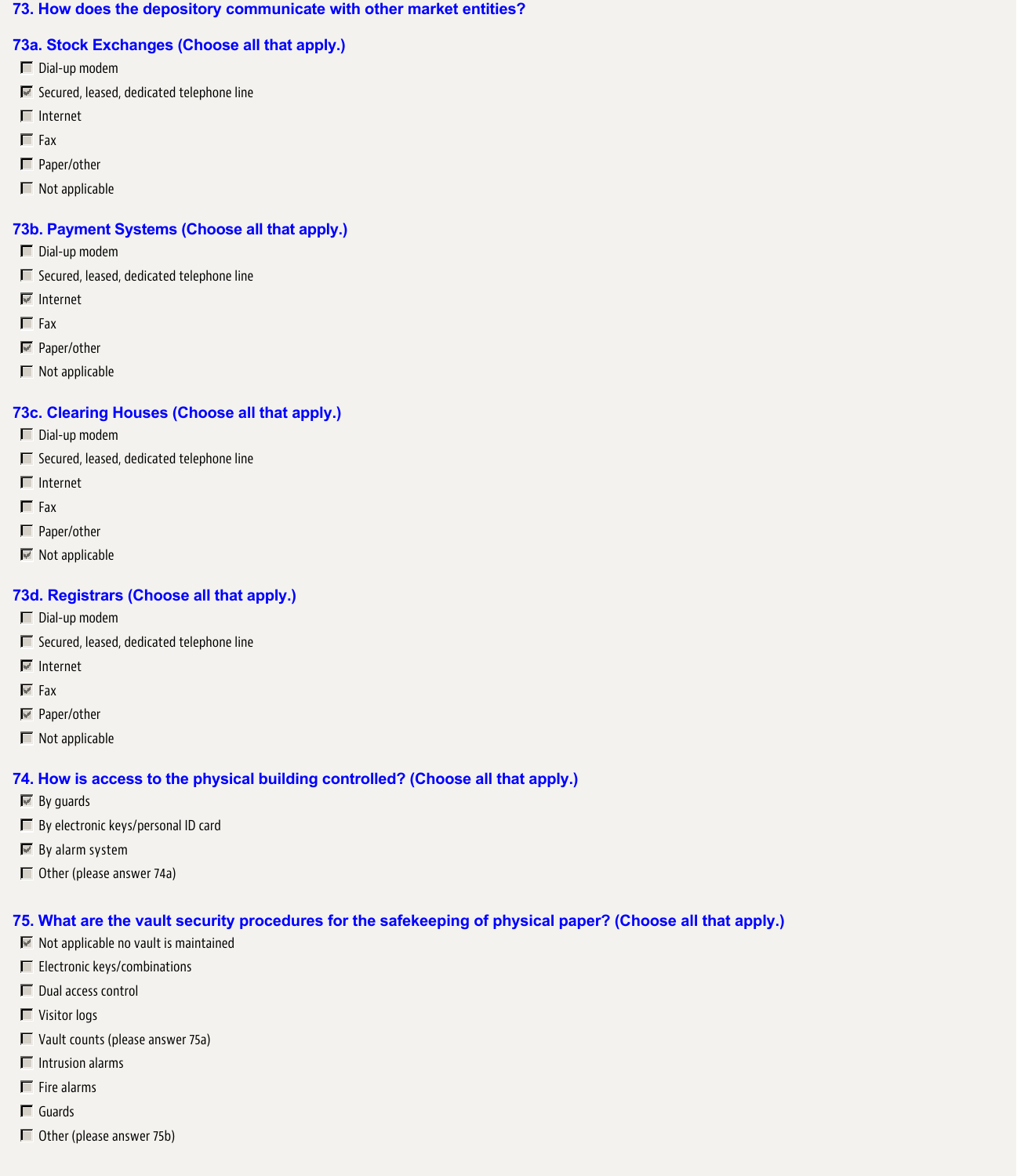## **Participant Default Protections Resulting from a Participant Failure**

# **76. If a participant defaults, how is the loss covered? (Choose all that apply?)**

- $\square$  Depository insurance covers the loss (please answer 76a)
- $\blacksquare$  The depository quaranty fund covers the loss
- $\Box$  Loss is shared among participants (please answer 76b)
- Other (please answer 76d)
- $\blacksquare$  Not applicable

# **76d. Please explain:**

The current system of the Depository procedures excludes possibility of losses from defaults (e.g. 100% pre-deposition of funds and securities before trading at the GSE&TSE).

# **77. During the past three years, has there been a situation where a participant defaulted which resulted in a significant loss?**

- Yes (please answer 77a)
- $\overline{\mathbb{M}}$  No
- $\blacksquare$  Not applicable
- Other (please answer 77a)

# **78. Does the depository have a guaranty fund independent of stock exchange or other market guarantees?**

- Yes (please answer 78a)
- $\blacksquare$  No (please proceed to 79)
- $\Box$  Not applicable (please proceed to 79)
- Other (please answer 78l)

# **78d. How is the fund financed? (Choose one.)**

- $\Box$  Contributions from owner (please answer 78e)
- $\Box$  Contributions from participants (please answer 78f)
- $\Box$  Funding from retained earnings
- Other (please answer 78g)

# **78h. Who is covered by the fund? (Choose all that apply.)**

- $\Box$  Direct depository participants only
- $\blacksquare$  The beneficial owner also
- Other (please answer 78i)

# **78j. When is the guaranty fund used? (Choose all that apply.)**

- When a broker defaults
- $\blacksquare$  When a direct participant defaults
- Other (please answer 78k)

# **79. Does the depository have forms of oversight management for assessing and monitoring of the following? (Choose all that apply.)**

- $\blacksquare$  Participant eligibility requirements
- $\Box$  Participant volumes
- $\Box$  Participant financial strength
- $\Box$  Other loss or default protections the depository maintains (please answer 79a)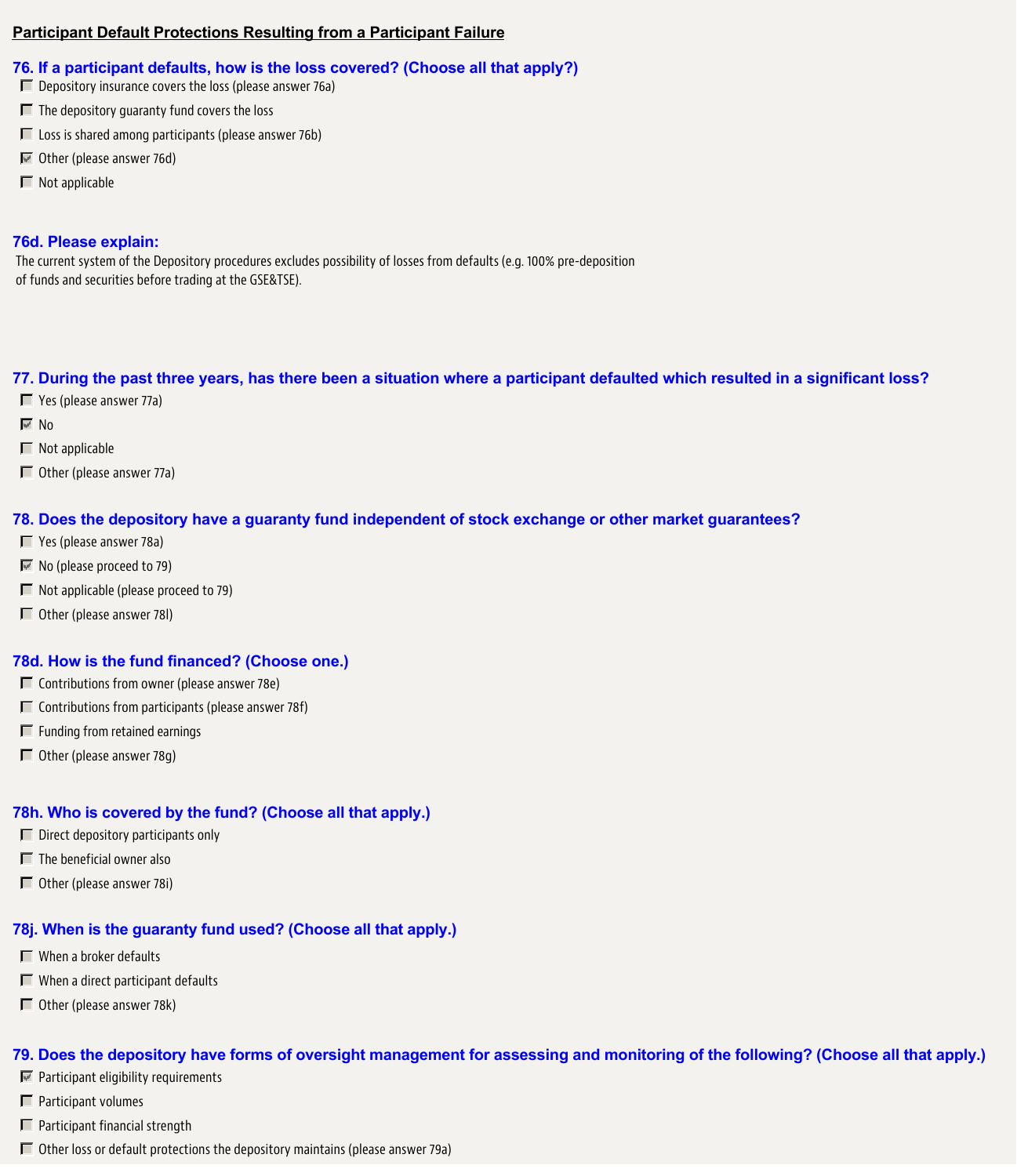- $\Box$  Collateral requirements for participants (please answer 79b)
- $\Box$  Debit caps for participants (please answer 79c)
- $\blacktriangleright$  Settlement controls that minimize or eliminate the risk of default by a participant (please answer 79d)
- $\blacksquare$  Blocking of securities movement before receipt of payment
- $\blacksquare$  Blocking payment until securities are moved
- Other forms of risk management used for assessing and monitoring participant exposures (please answer 79i)
- $\Box$  Not applicable

## **79d. What type or types of settlement controls (Choose all that apply.)**

- $\blacksquare$  Blocking or freezing of securities positions (please answer 79e)
- $\overline{\mathbb{F}}$  Controlling DVP settlement (please answer 79f)
- $\triangleright$  Simultaneous DVP (please answer 79q)
- Other (please answer 79h)

### **79e. Please explain:**

While serving the stock-exchange transactions securities designated for trading are transferred from the Safekeeping account to respective Trading accounts and are blocked there until settlement occurs.

### **79f. Please explain:**

The Depository software ensures trade by trade DVP settlement.

## **79g. Please explain:**

The Georgian Stock Exchange and Tbilisi Stock Exchange rules currently require 100% pre-deposition of funds and securities at the Depository. Thus, while serving the stock-exchange transactions, the above is ensured. Respectively, simultaneous DVP takes place.

#### **80. Does the stock exchange have default protections that extend to the depository, such as the following? (Choose all that apply.)**

- $\Box$  Margin requirements for stock exchange members
- $\Box$  Guaranty fund for stock exchange members
- $\Box$  Financial requirements for stock exchange membership
- $\blacksquare$  Other (please answer 80a)
- $\Gamma$  No
- $\Box$  Not applicable

# **80a. Please explain:**

100% pre-deposition of securities and funds for the stock exchange members before trading at the GSE&TSE.

# **BUSINESS RECOVERY PLAN**

*This section is intended to identify key aspects of the depository's Business Recovery Plan (BRP), including testing requirements and past results, expected recovery time periods, and the independent review and validation (if any) of the BRP.*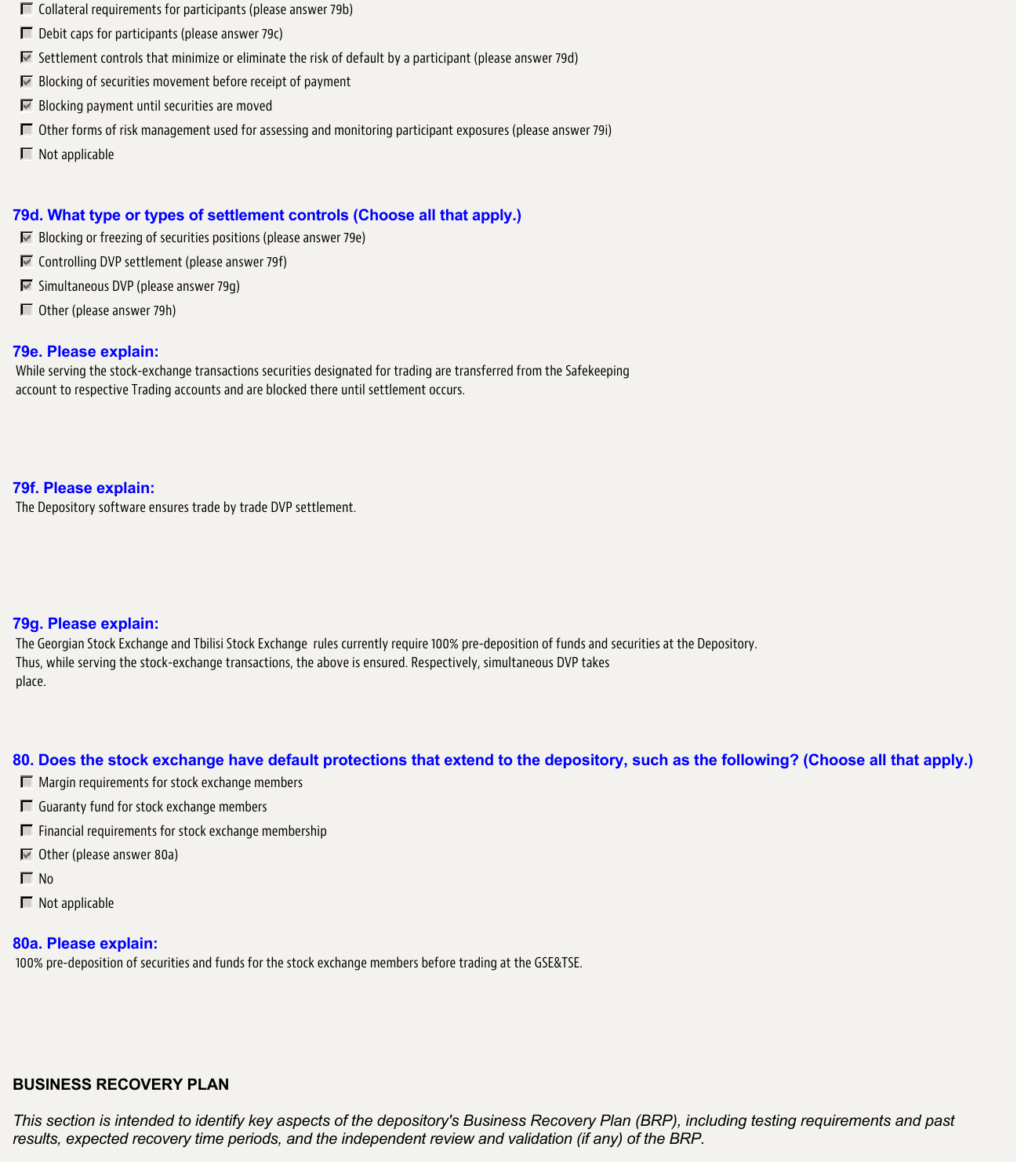#### **81. Do you have a formal business recovery plan?**

- Yes (please answer 81a)
- $\Box$  No
- $\Box$  Other (please 81g)

### **81a. Does your Business Recovery Plan include: (Choose all that apply.)**

- $\blacksquare$  Back-up of all computer files
- Off-site data storage
- $\blacksquare$  Back-up files stored and locked
- $\Box$  Off-site operations facility
- Other (please answer 81h)

## **81b. Please identify both the frequency and the last date of testing for the following third party:**

**Depository participants/members** 1a. Once a year; 1b. Upon request of a Member.

## **81c. Please identify both the frequency and the last date of testing for the following third party:**

**Stock exchange** Stock Exchange: Every Trading Day (5 times a week).

## **81d. Please identify both the frequency and the last date of testing for the following third party:**

**Central bank** N/A

## **81e. Please identify both the frequency and the last date of testing for the following third party:**

#### **Local brokers**

Local Brokers are Members of the Depository, hence the same as for the Members above in 81b.

## **81f. Please identify both the frequency and the last date of testing for the following third party:**

#### **Any other third party**

Any other third Party: Securities Registrars: a) Monthly, b) End of last month.

**82. How quickly can the main system be reactivated in the event of an outage? (Choose one.)**

- $\Box$  1 4 hours
- $\Box$  4 8 hours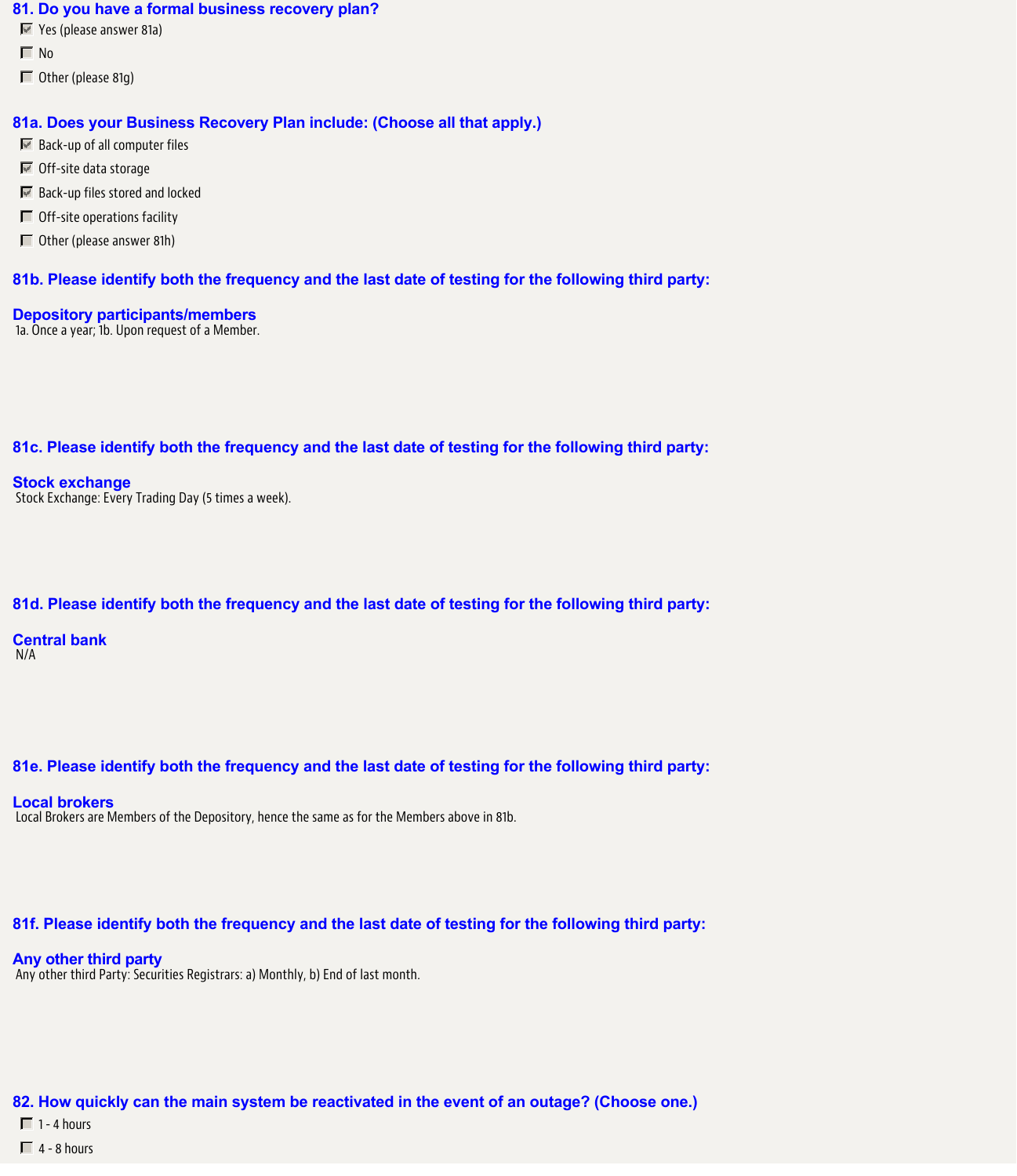- $\Box$  8 24 hours
- Longer than 24 hours
- $\blacksquare$  Not applicable
- $\blacksquare$  Other (please answer 82a)

#### **82a. If other, please explain:**

Immediately (UPS, power generator)

**83. If a back-up system exists, how quickly can the back-up system be activated in the event of the main system failing? (Choose one.)**

- $\sqrt{1}$  1 4 hours
- $\Box$  4 8 hours
- $\Box$  8 24 hours
- **Longer than 24 hours**
- $\blacksquare$  Not applicable
- Other (please answer 83a)

#### **84. Will the depository publicly announce any system interruption?**

- Yes (please answer 84a)
- No (please proceed to 85)
- $\blacksquare$  Not applicable
- Other (please answer 84g)

### **84a. To whom will the depository disclose any system interruptions? (Choose all that apply.)**

- $\blacksquare$  To the depository regulators
- **To all direct participants**
- $\Box$  To direct and indirect participants
- $\Box$  To the public via the internet (please answer 84b)
- $\Box$  In the press (please answer 84c)
- Other (please answer 84d)

#### **84e. How will the depository disclose any system interruptions? (Choose all that apply.)**

- $\overline{\blacksquare}$  By e-mail
- $\overline{\mathbb{M}}$  By telephone
- $\Box$  Public announcement
- $\Box$  Press release
- Other (please answer 84f)

## **85. In the past three years, has it been necessary to activate the recovery plan in a live situation?**

- Yes (please answer 85a)
- $\overline{\triangledown}$  No
- $\blacksquare$  Not applicable
- Other (please answer 85e)

## **PERFORMANCE, INSURANCE, AND LOSS**

*This section is intended to identify the level of insurance maintained by the depository, and the extent to which coverage would extend to financial*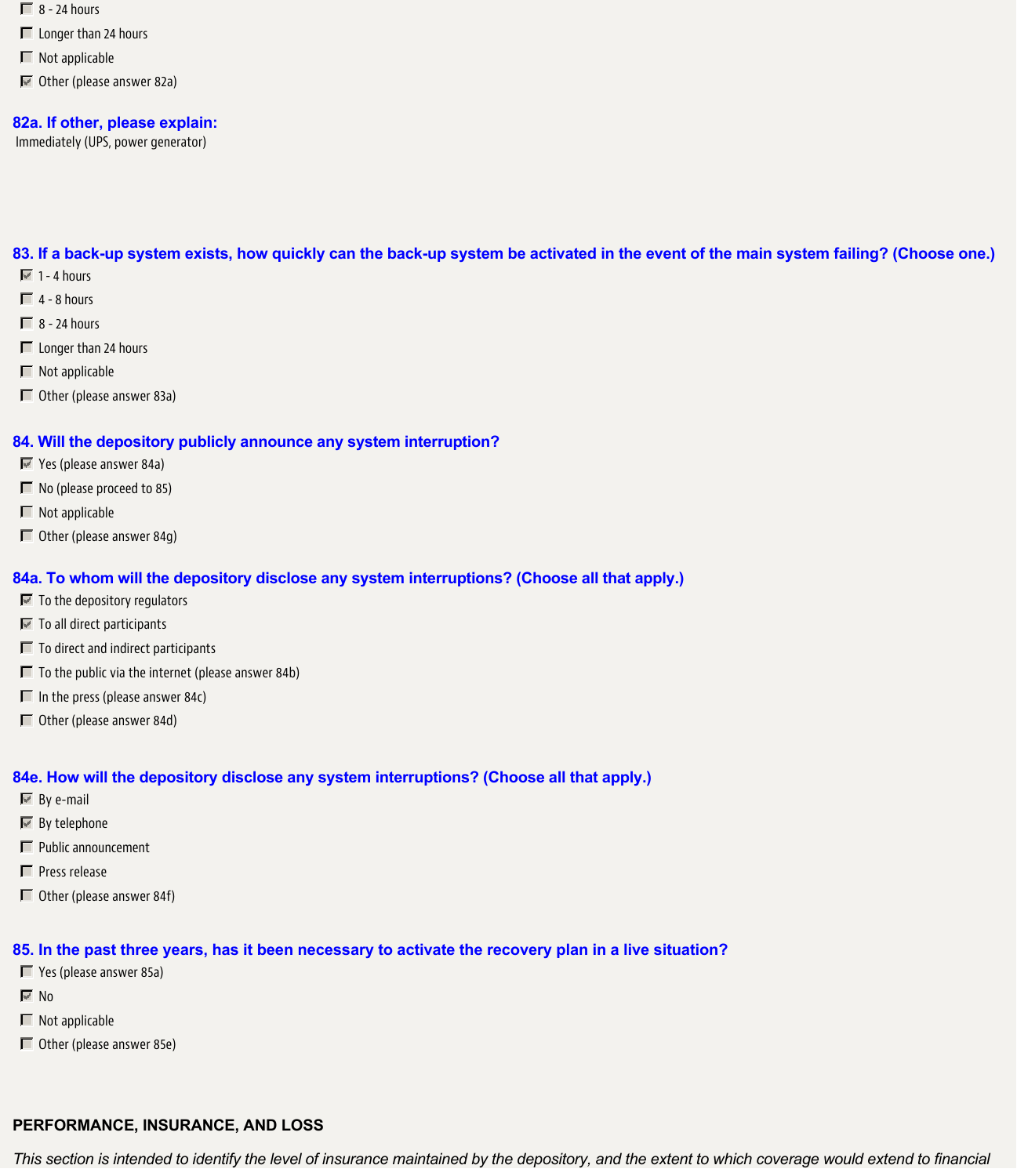*loss incurred by participants and their clients, including but not limited to losses resulting from operating performance, security breaches, and employee negligence or misconduct.*

**86. Has there been any material loss by the depository during the past three years?**

- Yes (please answer 86a)
- $\nabla$  No
- Other (please answer 86b)
- $\blacksquare$  Not applicable

## **87. Has the depository been subject to any litigation involving a participant during the past three years?**

- Yes (please answer 87a)
- $\nabla$  No
- Other (please answer 87b)
- $\blacksquare$  Not applicable

### **88. Has the depository realized revenues sufficient to cover expenses during the past three years? (Choose one.)**

- **Yes for all three years**
- $\Box$  Yes for two of the last three years
- $\Box$  Yes for one of the last three years
- $\blacksquare$  None of the last three years
- $\blacksquare$  Not applicable
- Other (please answer 88a)

#### **89. Does the depository maintain a reserve for operating losses?**

- Yes (please answer 89a)
- $\Box$  No
- $\blacksquare$  Not applicable
- Other (please answer 89b)

#### **89a. Please describe and indicate reserve amount:**

USD 244000

**90. Has the regulatory body with oversight responsibility for the depository issued public notice that the depository is not in current compliance with any capital, solvency, insurance or similar financial strength requirements imposed by such regulatory body?**

- Yes (please answer 90a)
- $\overline{\triangledown}$  No
- $\blacksquare$  Not applicable
- $\Box$  Other (please answer 90f)

**90b. In the case of such a notice having been issued, has such notice been withdrawn, or, has the remedy of such noncompliance been publicly announced by the depository?**

- Yes (please answer 90c)
- No (please answer 90d)
- Other (please answer 90e)

**91. Does the depository have insurance to cover losses in the event of Default on settlement commitments by the depository or a participant?**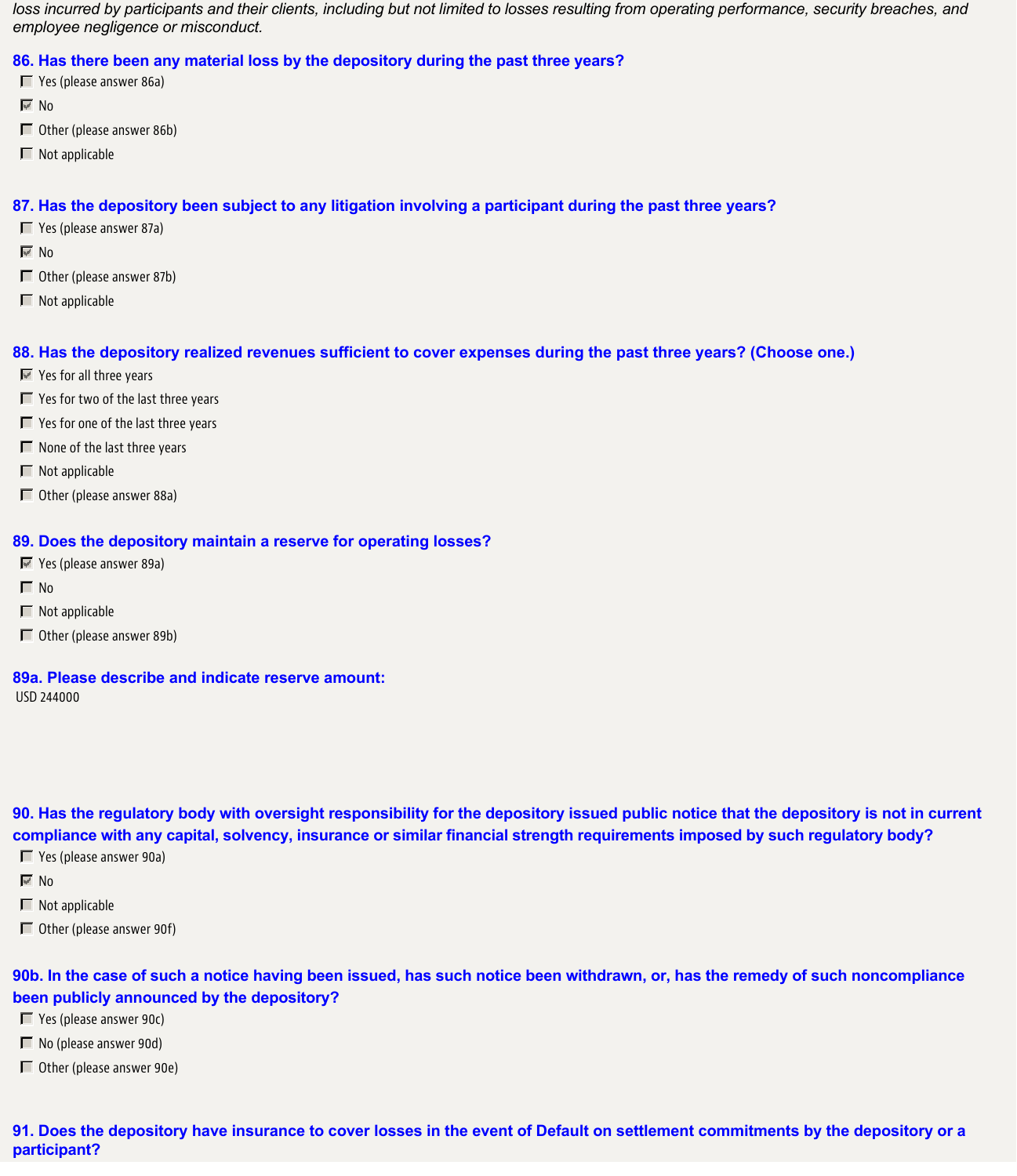- **T** Yes (please answer 91a)
- $\overline{\triangledown}$  No
- $\blacksquare$  Not applicable
- Other (please answer 91c)

#### **91b. What is the amount of the deductible?**

**92. Does the depository have Fidelity insurance (that is, insurance to cover loss of securities or money resulting, for example, from acts such as forgery, theft, fraud and/or employee dishonesty)?**

Yes (please answer 92a)

 $\overline{V}$  No

 $\Box$  Not applicable

Other (please answer 92c)

**92b. What is the amount of the deductible?**

### **93. Does the depository have insurance for Operational Errors?**

- Yes (please answer 93a)
- $\overline{\triangledown}$  No
- $\Box$  Not applicable
- Other (please answer 93c)

**93b. What is the amount of the deductible?**

#### **94. Does the depository have Errors and Omissions insurance?**

- Yes (please answer 94a)
- $\overline{\vee}$  No
- $\blacksquare$  Not applicable
- Other (please answer 94c)

# **94b. What is the amount of the deductible?**

#### **95. Does the depository have insurance for the Premises?**

■ Yes (please answer 95a)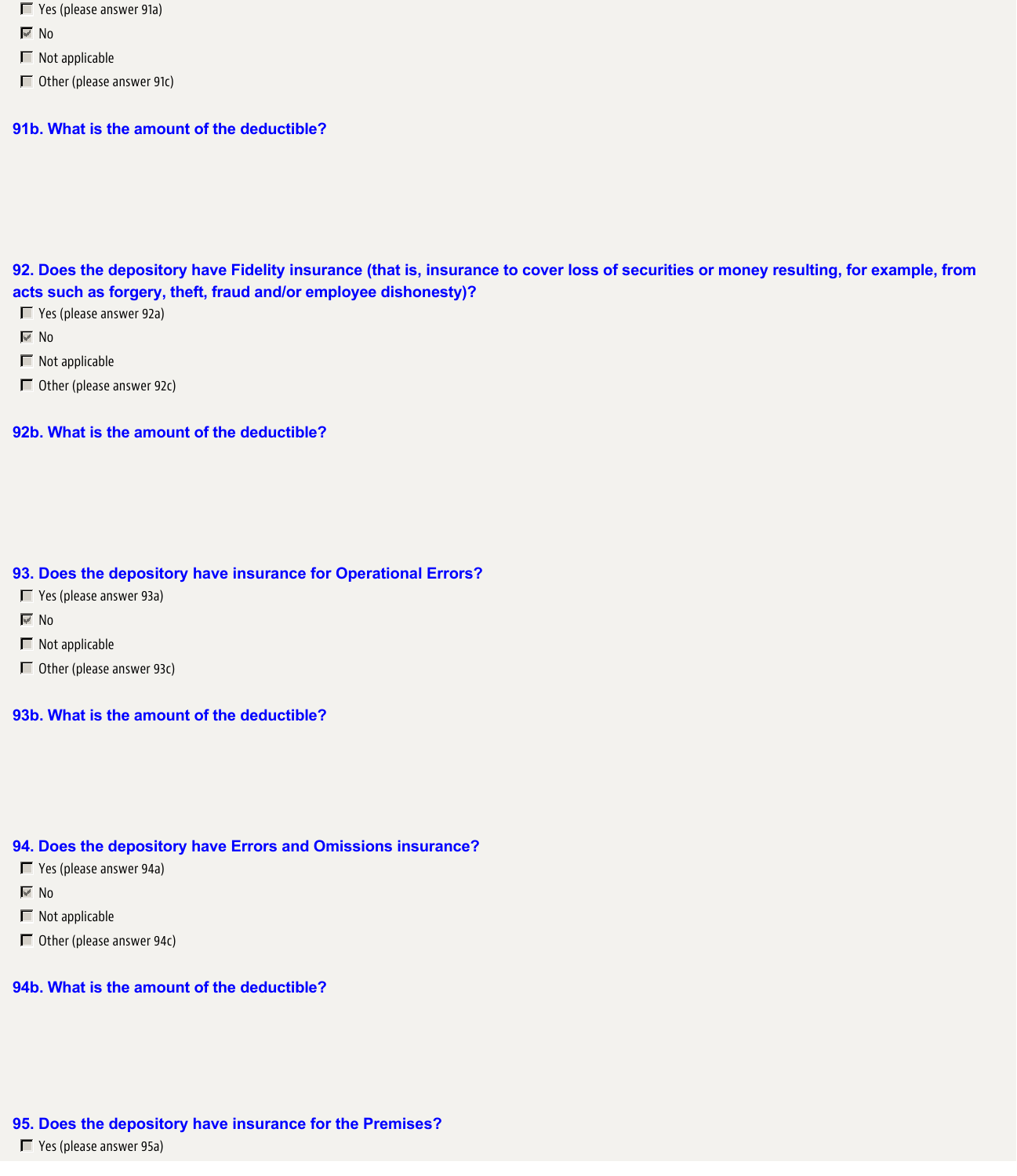$\overline{\triangledown}$  No

 $\Box$  Not applicable

Other (please answer 95c)

### **95b. What is the amount of the deductible?**

N/A

#### **96. Does the depository have any other insurance?**

Yes (please answer 96a)

 $\overline{\vee}$  No

 $\Box$  Not applicable

Other (please answer 96d)

### **96b. What is the amount of the coverage?**

**96c. What is the amount of the deductible?**

**97. Who is the insurance carrier? If more than one insurance carrier, please list each carrier here and provide your responses to questions 97a and 97b in corresponding order.** N/A

**97a. Who is the insurance carrier's parent company, if applicable? (If inapplicable, simply type n/a.)** N/A

**97b. What is the term of the policy?** N/A

# **97c. Who does the insurance cover? (Choose all that apply.)**

Depository

 $\Box$  Direct depository participants

 $\blacksquare$  Final investors

Other (please answer 97d)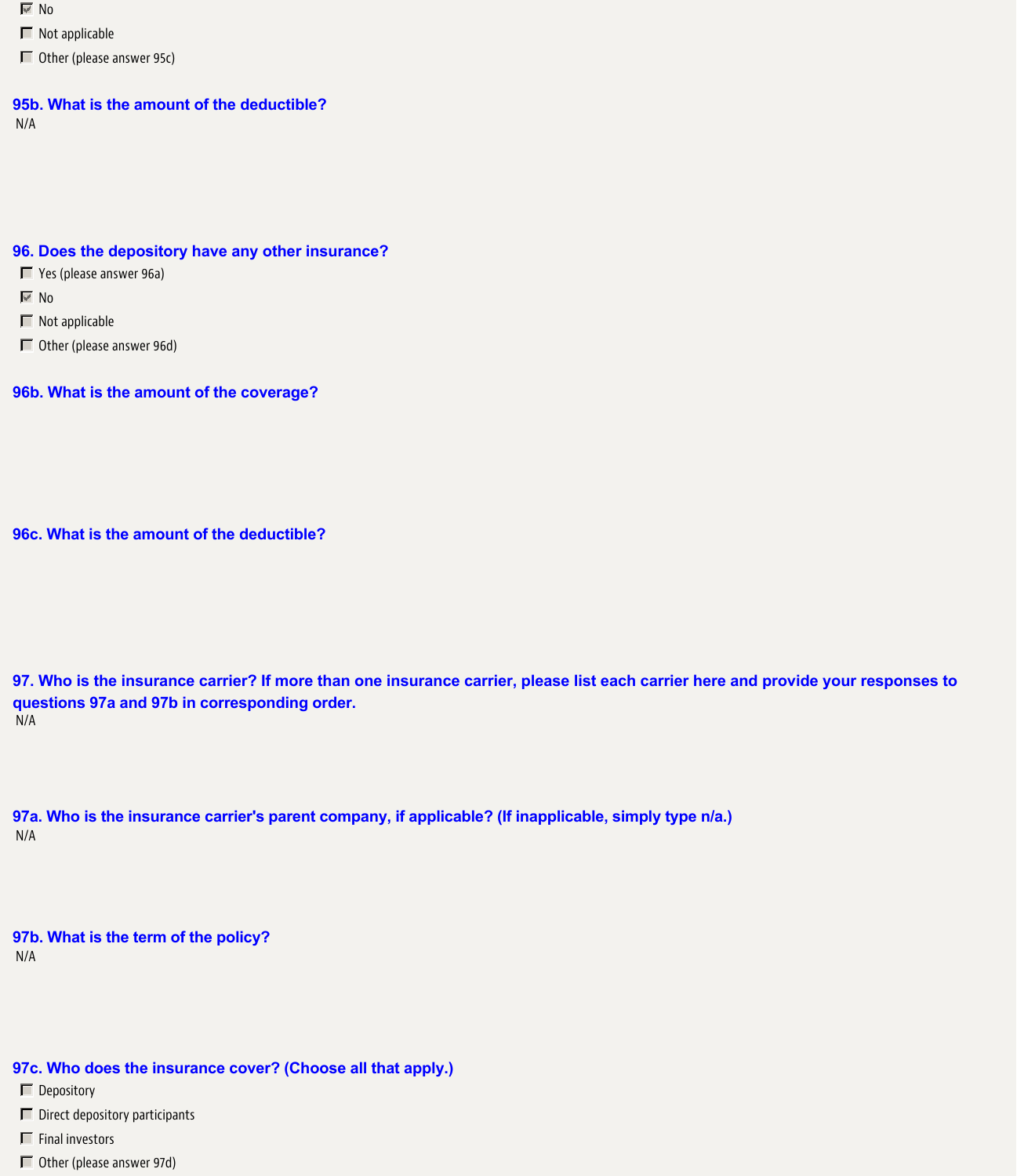$\overline{\mathbb{M}}$  Not applicable

**98. If you feel that you would like to provide additional details on any of the given answers, feel free to provide any additional comments here (maximum of 5,000 characters) or prepare an additional document identifying the question(s) you are commenting on and upload the document under 98a:**

N/A

### **98a. Upload document here:**

### **PUBLIC AVAILABILITY**

**99. The AGC encourages respondents/depositories to make their answers to this questionnaire publicly available. Will you be making your response publicly available? (For additional guidance, please review the help feature to this question.)**

Yes (please answer 99a)

 $\Box$  No

#### **99a. If yes, how will you be making it publicly available: (Choose all that apply.)**

 $\blacksquare$  Web site (please answer 99b)

- $\Box$  By individual request with depository (please answer 99c)
- Other (please answer 99i)

**99b. Please provide web site address of publicly available questionnaire:** www.gcsd.ge

#### **99d. How would they prefer to be contacted? (Choose all that apply.)**

 $\Box$  Telephone (please answer 99e)

 $\Box$  Facsimile (please answer 99f)

- $\Box$  By mail/air courier (please answer 99g)
- $\Box$  By e-mail (please answer 99h)

**100. Association members from time to time receive requests from their direct investor-clients for an informational copy of a depository's completed questionnaire. Such requests typically lead to interactions between personnel at the depository in question and member personnel or client personnel, or both. Those interactions take time and impose costs on both members and depositories.**

**Do you approve of Association members delivering a copy of your completed questionnaire to the member's direct client in response to the client's request?**

Yes

 $\Gamma$  No

**Please provide any comments you have regarding the questionnaire.**